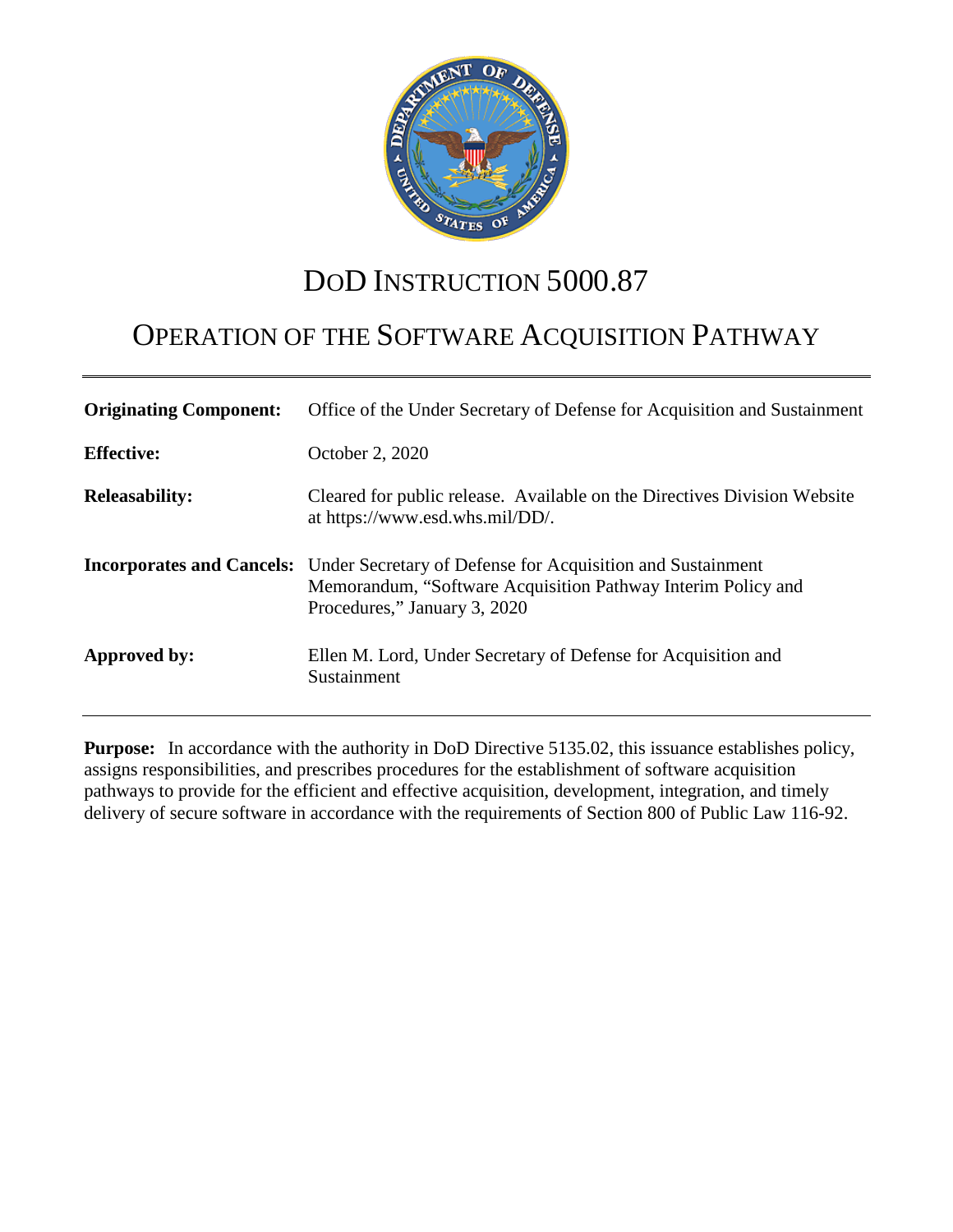# **TABLE OF CONTENTS**

| 2.3. Under Secretary of Defense (Comptroller)/Chief Financial Officer, Department of |  |
|--------------------------------------------------------------------------------------|--|
|                                                                                      |  |
|                                                                                      |  |
|                                                                                      |  |
|                                                                                      |  |
|                                                                                      |  |
|                                                                                      |  |
|                                                                                      |  |
|                                                                                      |  |
|                                                                                      |  |
|                                                                                      |  |
|                                                                                      |  |
|                                                                                      |  |
|                                                                                      |  |
|                                                                                      |  |
|                                                                                      |  |
|                                                                                      |  |
|                                                                                      |  |
|                                                                                      |  |
|                                                                                      |  |
|                                                                                      |  |
|                                                                                      |  |
|                                                                                      |  |
|                                                                                      |  |
|                                                                                      |  |
|                                                                                      |  |

## FIGURES

|--|--|--|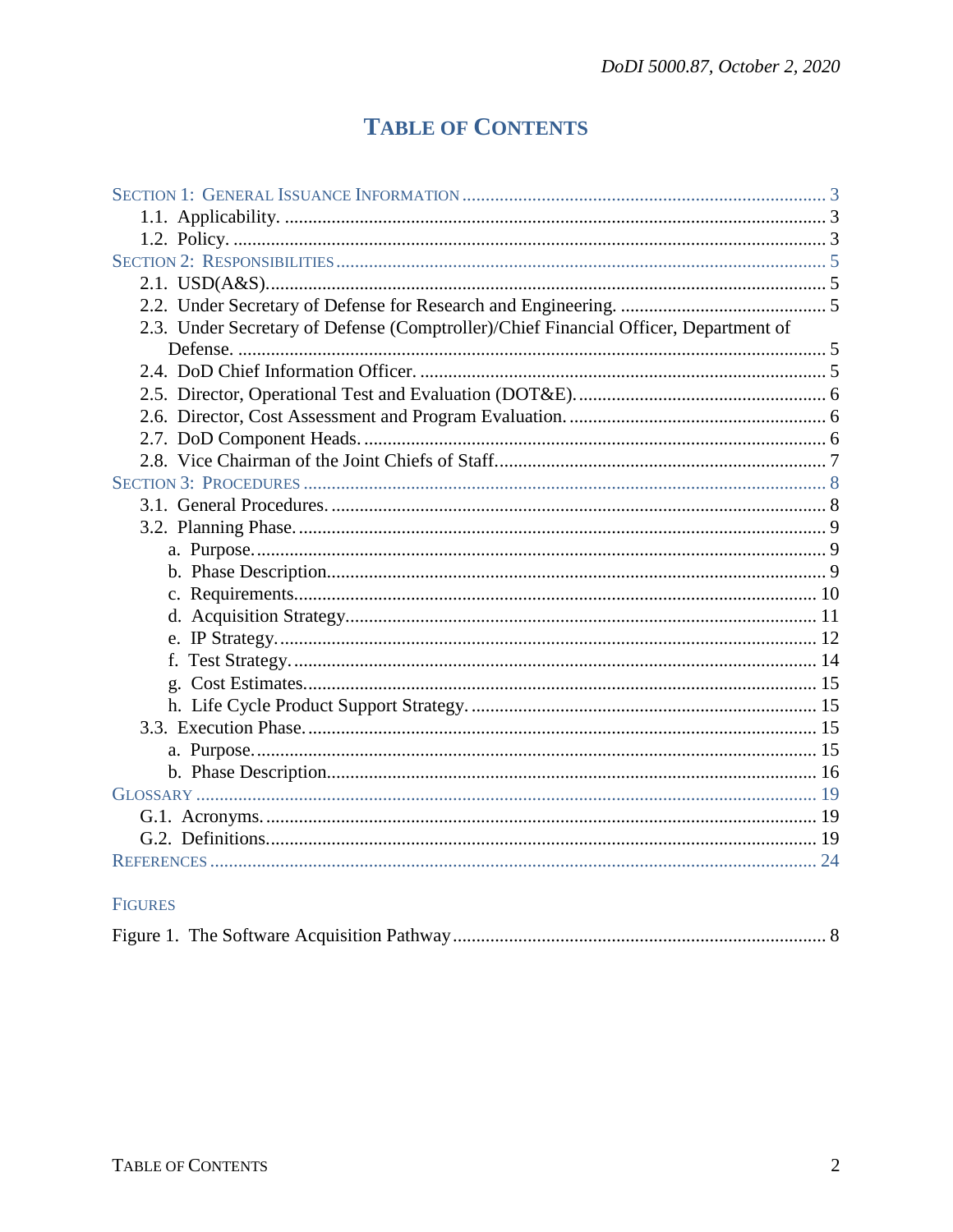## **SECTION 1: GENERAL ISSUANCE INFORMATION**

#### <span id="page-2-1"></span><span id="page-2-0"></span>**1.1. APPLICABILITY.**

This issuance applies to OSD, the Military Departments, the Office of the Chairman of the Joint Chiefs of Staff and the Joint Staff, the Combatant Commands, the Office of Inspector General of the Department of Defense, the Defense Agencies, the DoD Field Activities, and all other organizational entities within the DoD (referred to collectively in this issuance as the "DoD Components").

#### <span id="page-2-2"></span>**1.2. POLICY.**

a. The overarching management principles that govern the defense acquisition system (DAS) are described in DoD Directive 5000.01 and DoD Instruction (DoDI) 5000.02. The objective of the DAS is to implement the national defense strategy, through the development of a more lethal force based on U.S. technological innovation and a culture of performance that yields a decisive and sustained U.S. military advantage. To achieve that objective, DoD will employ an adaptive acquisition framework (AAF) comprised of multiple acquisition pathways. The AAF supports the DAS with the objective of delivering effective, resilient, supportable, and affordable solutions to the end user while enabling execution at the speed of relevance.

b. The software acquisition pathway is for the timely acquisition of custom software capabilities developed for the DoD. Software programs that meet the definition of a covered Defense Business System (DBS) should use the DBS pathway in accordance with DoDI 5000.75 but may elect to incorporate this pathway for custom developed software.

c. Programs executing the software acquisition pathway are not subject to the Joint Capabilities Integration and Development System (JCIDS), and will be handled as specifically provided for by the Vice Chairman of the Joint Chiefs of Staff, in consultation with Under Secretary of Defense for Acquisition and Sustainment (USD(A&S)) and each service acquisition executive.

d. Programs executing the software acquisition pathway will not be treated as major defense acquisition programs even if exceeding thresholds in Section 2430 of Title 10, United States Code. See Section 800 of Public Law 116-92.

e. Programs using the software acquisition pathway will demonstrate the viability and effectiveness of capabilities for operational use not later than 1 year after the date on which funds are first obligated to develop the new software capability. New capabilities will be delivered to operations at least annually to iteratively meet requirements, but more frequent updates and deliveries are encouraged where practical. For programs using the embedded software path, this annual update applies after initial operational acceptance of the system in which the software is embedded and should be aligned with the associated system's schedule. Before the operational acceptance of the system in which the software is embedded, software deliveries will be delivered to an operationally representative environment at least annually.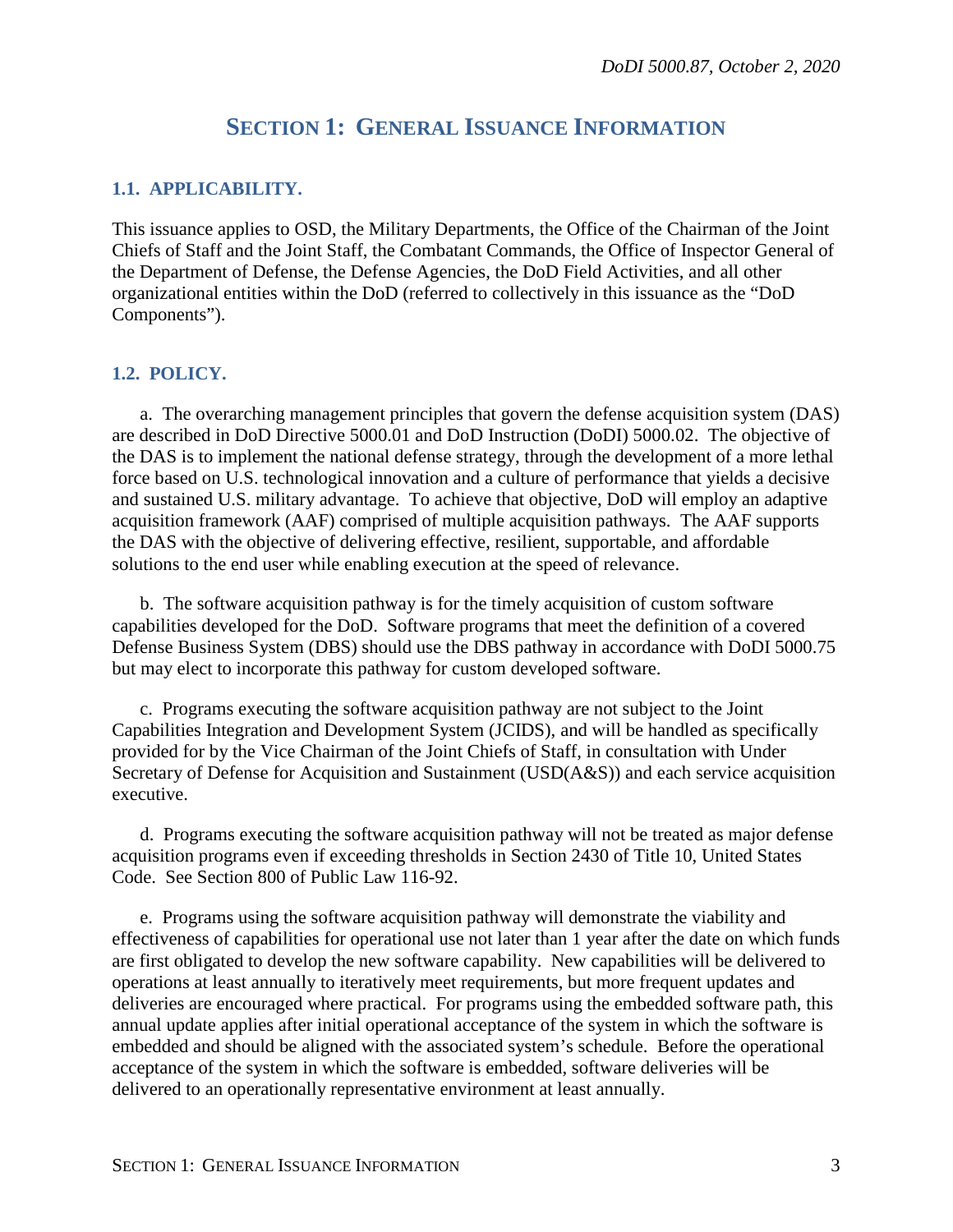f. Programs will require government and contractor software teams to use modern iterative software development methodologies (e.g., agile or lean), modern tools and techniques (e.g., development, security, and operations (DevSecOps)), and human-centered design processes to iteratively deliver software to meet the users' priority needs. These modern approaches will also instrument software such that critical monitoring functions related to the health, security, and operational effectiveness of the software can be automated to the maximum extent practicable.

g. Software development will be done in active collaboration with end users, representing key user groups, to ensure software deliveries address their priority needs, maximize mission impact, and undergo regular assessment of software performance and risk.

h. Leveraging existing enterprise services, if available, is preferred over creating unique software services for individual programs. These may be procured from the DoD, the DoD components, other government agencies, or commercial providers, and leverage category management solutions and enterprise software agreements.

i. Cybersecurity and program protection will be addressed from program inception throughout the program's lifecycle in accordance with applicable cybersecurity policies and issuances. A risk-based management approach will be an integral part of the program's strategies, processes, designs, infrastructure, development, test, integration, delivery, and operations. Software assurance, cyber security, test and evaluation are integral parts of this approach to continually assess and measure cybersecurity preparedness and responsiveness, identify and address risks and execute mitigation actions.

j. Intellectual property (IP) will be addressed from program inception throughout the program's lifecycle in accordance with DoDI 5010.44 and other applicable DoDIs. IP considerations will be integrated with, and support, all other program strategies to ensure return on government investment and enhance competitive options for development, integration, test, deployment, modernization, modular open systems approaches, and product support of softwareintensive systems.

k. Software development testing, government developmental testing, system safety assessment, security certification, and operational test and evaluation will be integrated, streamlined, and automated to the maximum extent practicable to accelerate delivery timelines based on early and iterative risk assessments. Maximum sharing, reciprocity, availability, and reuse of results and artifacts between the various testing and certification organizations is encouraged.

l. Programs using the software acquisition pathway will report a set of data to the Office of the USD(A&S) on a semi-annual basis as defined in the AAF Software Acquisition Pathway Guidance located at https://aaf.dau.edu/aaf/software/. Data reported under this pathway will be used to monitor the effectiveness of the pathway and will not be used for program oversight.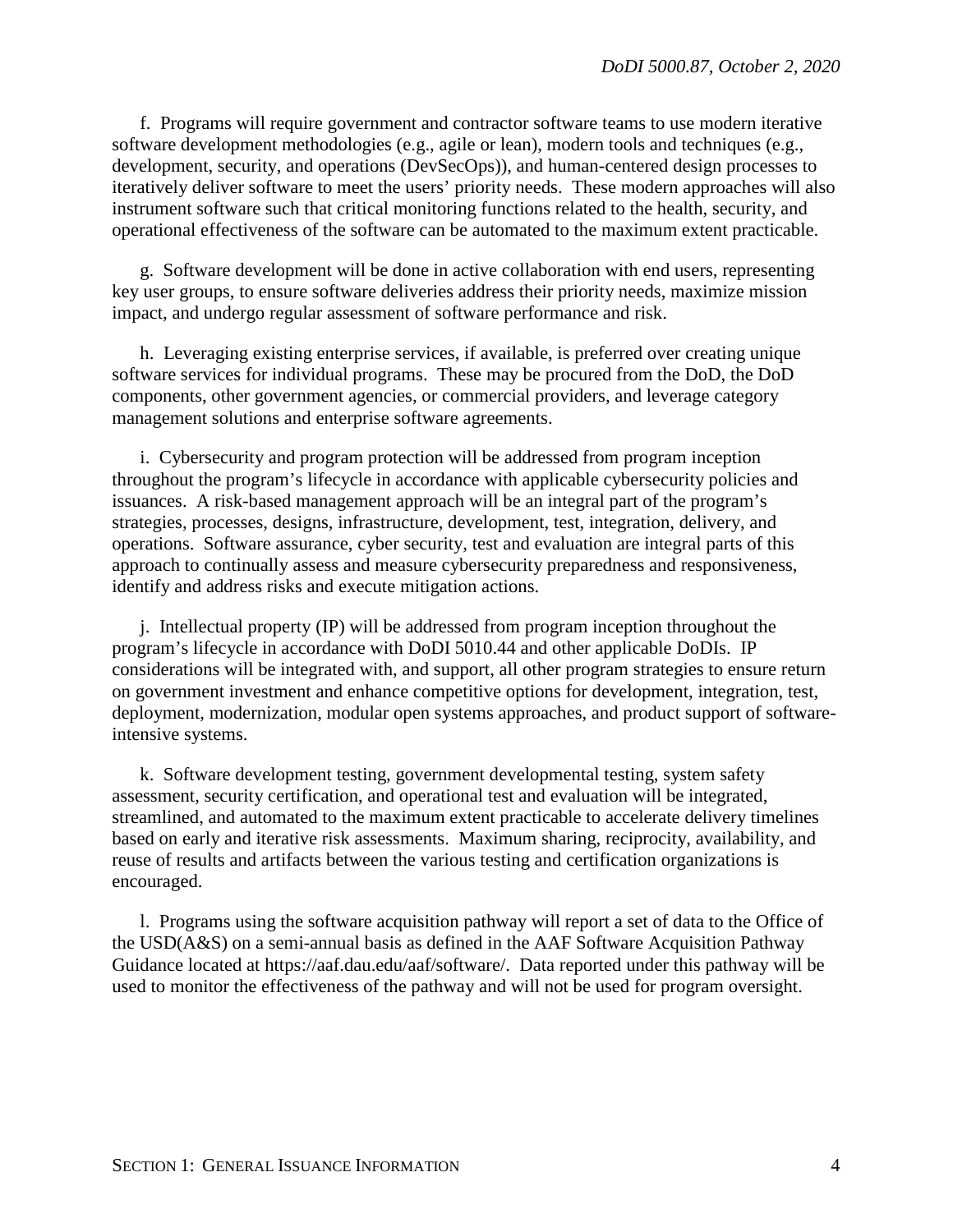## **SECTION 2: RESPONSIBILITIES**

#### <span id="page-4-1"></span><span id="page-4-0"></span>**2.1. USD(A&S).**

The USD(A&S):

a. Serves as the decision authority (DA) for special interest programs in the software acquisition pathway on a by-exception basis when the size, cost, complexity, performance, joint, or congressional interest warrants additional oversight.

b. Directs acquisition programs to use another acquisition pathway if the software acquisition pathway is not deemed appropriate.

#### <span id="page-4-2"></span>**2.2. UNDER SECRETARY OF DEFENSE FOR RESEARCH AND ENGINEERING.**

The Under Secretary of Defense for Research and Engineering:

a. Consults with the USD(A&S) as appropriate on policies and guidance for the software acquisition pathway.

b. Guides the development of science and technology activities related to next generation software and software reliant systems for the DoD.

c. Advises the USD(A&S) on software assurance, program protection, developmental testing and evaluation, program risks, and other software areas as appropriate.

d. Advises DoD Components on program planning that anticipates the evolution of software capabilities to meet the changing threats, technology insertion, and interoperability including addressing technology gaps for DoD programs.

#### <span id="page-4-3"></span>**2.3. UNDER SECRETARY OF DEFENSE (COMPTROLLER)/CHIEF FINANCIAL OFFICER, DEPARTMENT OF DEFENSE.**

The Under Secretary of Defense (Comptroller)/Chief Financial Officer, Department of Defense:

a. Consults with the USD(A&S) as appropriate on policies and guidance for the software acquisition pathway.

b. Reviews and advises the DoD on funding for programs using the software acquisition pathway through the DoD's tailored planning, programming, budgeting, and execution processes.

#### <span id="page-4-4"></span>**2.4. DOD CHIEF INFORMATION OFFICER.**

The DoD Chief Information Officer: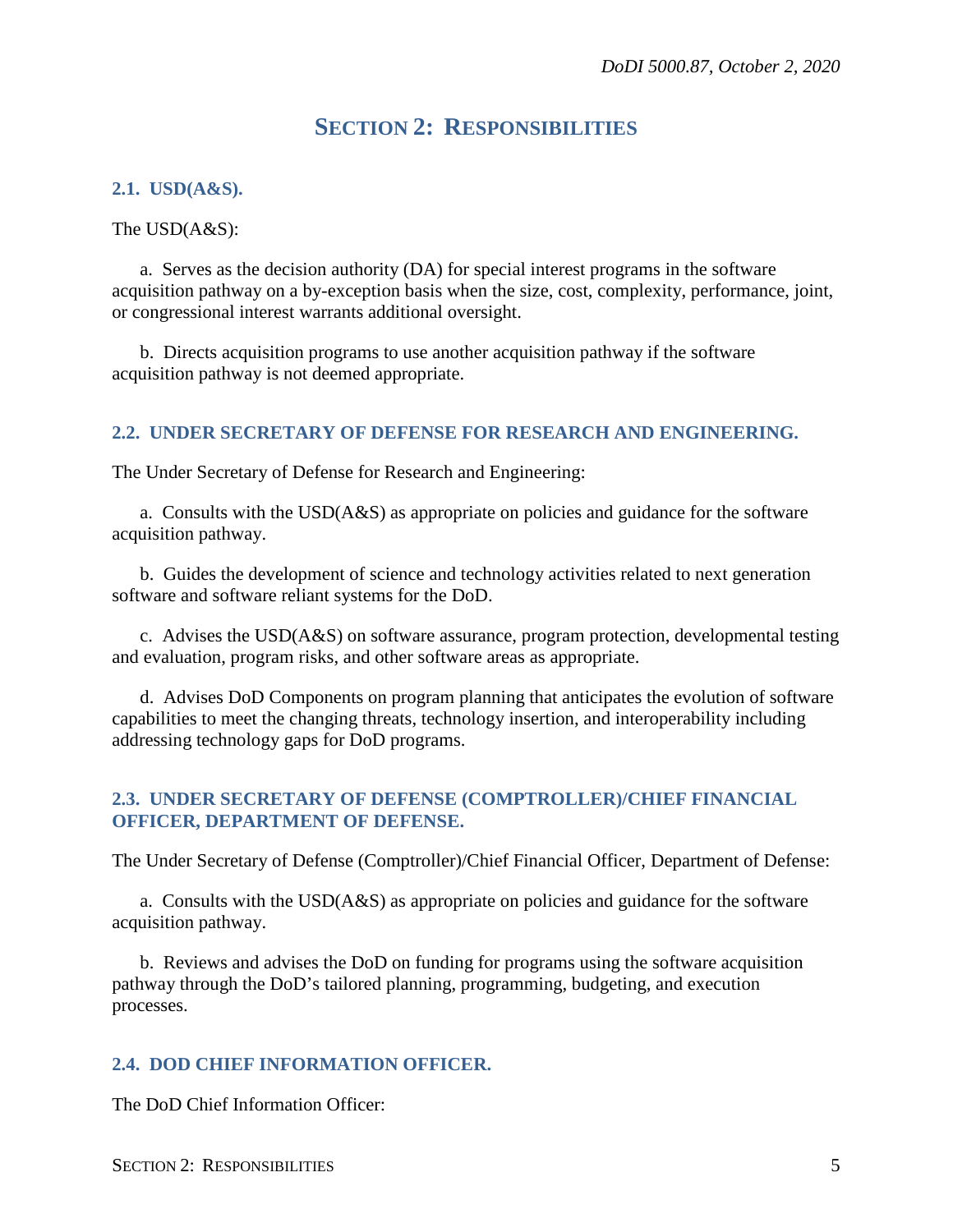a. Consults with the USD(A&S) as appropriate on policies and guidance for the software acquisition pathway.

b. Maintains a current knowledge resource listing DoD and DoD Component Enterprise Capabilities available to programs employing the software pathway.

c. Coordinates with USD(A&S), the Vice Chairman of the Joint Chiefs of Staff, and DoD Component chief information officers across the DoD on enterprise services, cybersecurity, supply chain risk management, interoperability, and applicable software acquisition procedures.

#### <span id="page-5-0"></span>**2.5. DIRECTOR, OPERATIONAL TEST AND EVALUATION (DOT&E).**

#### The DOT&E:

a. For programs on the DOT&E oversight list, approves the adequacy of test strategies (including the projected level of funding) and test plans for operational test and evaluation in connection with the program.

b. Assesses results of operational test and evaluation conducted by the programs on the DOT&E oversight list for test adequacy, and whether the results of adequate tests confirm the program is effective, suitable, and survivable for operational use.

#### <span id="page-5-1"></span>**2.6. DIRECTOR, COST ASSESSMENT AND PROGRAM EVALUATION.**

The Director, Cost Assessment and Program Evaluation:

a. Consults with the USD(A&S) as appropriate on policies and guidance for the software acquisition pathway.

b. Advises the USD(A&S) on schedules, resource allocation, affordability, systems analysis, and cost estimation for programs using the software acquisition pathway.

c. Establishes policies and procedures for the collection of cost data and conduct of cost estimates for programs using the software acquisition pathway.

#### <span id="page-5-2"></span>**2.7. DOD COMPONENT HEADS.**

The DoD Component heads:

a. Establish streamlined and coordinated requirements, budget, and acquisition processes to support iterative requirements development; continuous user engagement and feedback; and rapid fielding of software applications and of software upgrades to software embedded in systems.

b. Oversee their software acquisition programs through their component acquisition executives (CAEs) and DA.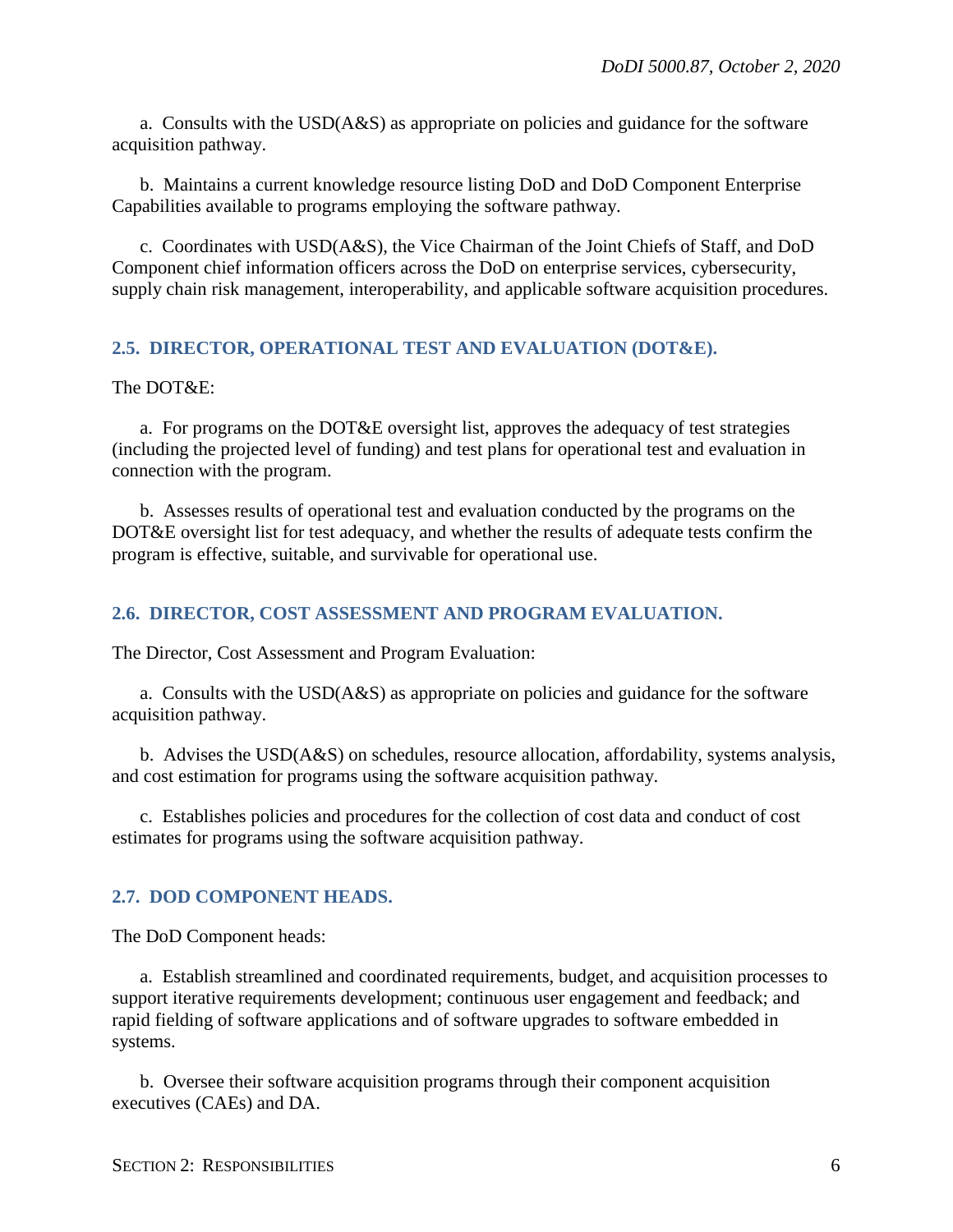c. Through the CAE, consult with the  $USD(A&S)$  as appropriate on policies and guidance for the software acquisition pathway. CAEs serve as DA for programs using the software acquisition pathway unless the USD(A&S) designates the program as a special interest program or delegated to a designated official. CAEs tailor and continuously improve software acquisition procedures within their component to enable rapid and effective acquisition and delivery of software capabilities. This includes delegating decisions and approvals to the lowest level practicable.

d. Through the DA, the DoD Component heads oversee programs that use the software acquisition pathway in accordance with this issuance and related component policies. DAs designate a program manager (PM) for each program using the software acquisition pathway and supports them in tailoring and streamlining processes, reviews, and decisions to enable speed of capability delivery. DAs are responsible for providing required program data to the USD(A&S) to support management and continuous improvement of the software acquisition pathway.

#### <span id="page-6-0"></span>**2.8. VICE CHAIRMAN OF THE JOINT CHIEFS OF STAFF.**

The Vice Chairman of the Joint Chiefs of Staff:

a. Consults with the USD(A&S) as appropriate on policies and guidance for the software acquisition pathway.

b. Maintains a library of capability needs statements (CNSs) for programs using the software acquisition pathway.

c. Advises the DoD CIO and other DoD Component heads on interoperability across the joint force, cybersecurity of military networks, and alignment with future warfighting concepts.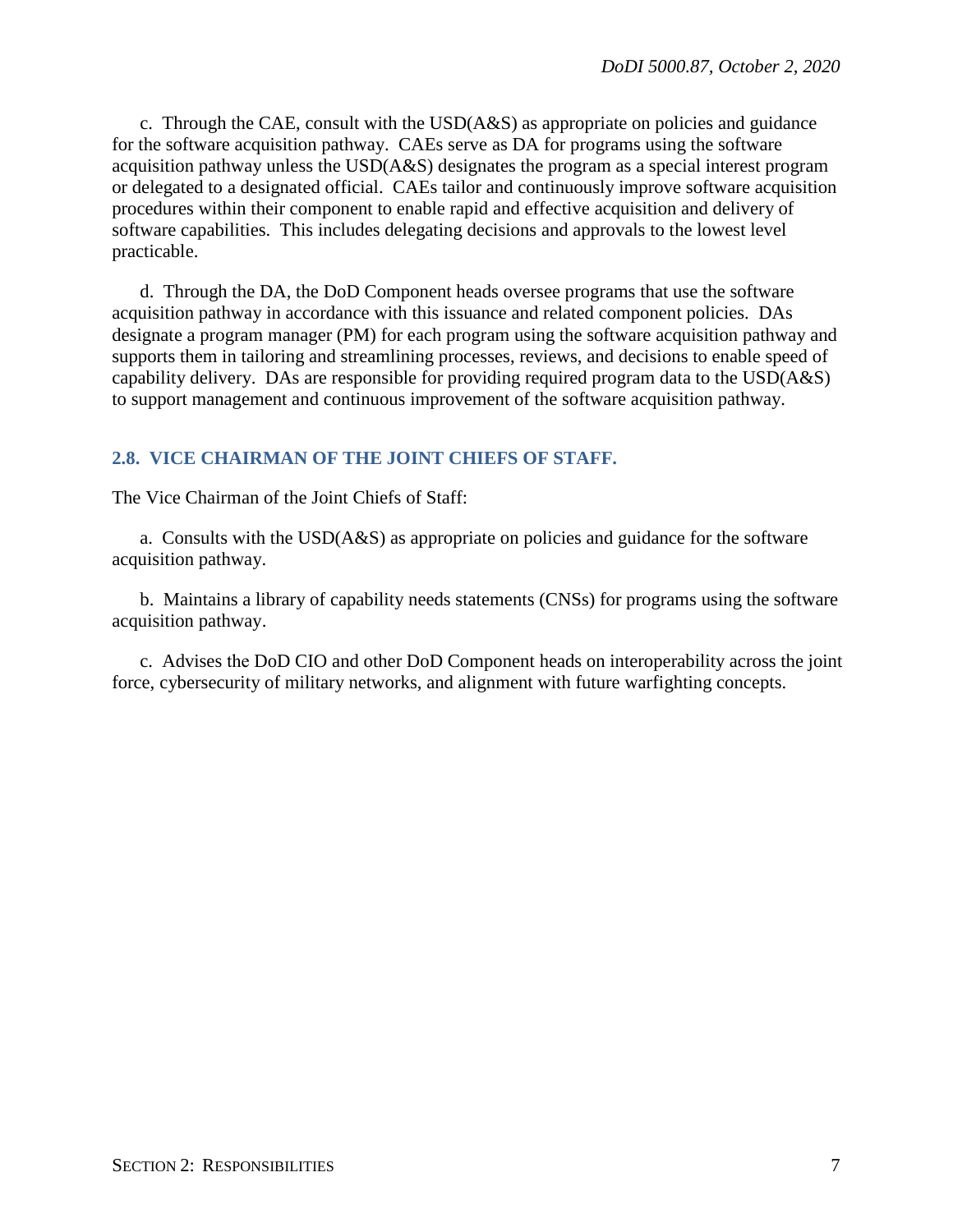## **SECTION 3: PROCEDURES**

#### <span id="page-7-1"></span><span id="page-7-0"></span>**3.1. GENERAL PROCEDURES.**

a. A rapid, iterative approach to software development reduces costs, technological obsolescence, and acquisition risk. To allocate resources to the most relevant capability needs, DoD or DoD component leadership will make software acquisition and development investment decisions within a framework that addresses tradeoffs between capabilities, affordability, risk tolerance, and other considerations. The software acquisition pathway has two phases: planning and execution. Figure 1 outlines key activities and artifacts of the two phases that enable rapid and iterative software development and delivery.



#### **Figure 1. The Software Acquisition Pathway**

b. There are two paths within the software acquisition pathway: applications and embedded software. Except where specifically noted, the guidance in this issuance applies to both paths equally.

(1) The applications path provides for rapid development and deployment of software running on commercial hardware, including modified hardware, and cloud computing platforms.

(2) The embedded software path provides for the rapid development, deployment, and insertion of upgrades and improvements to software embedded in weapon systems and other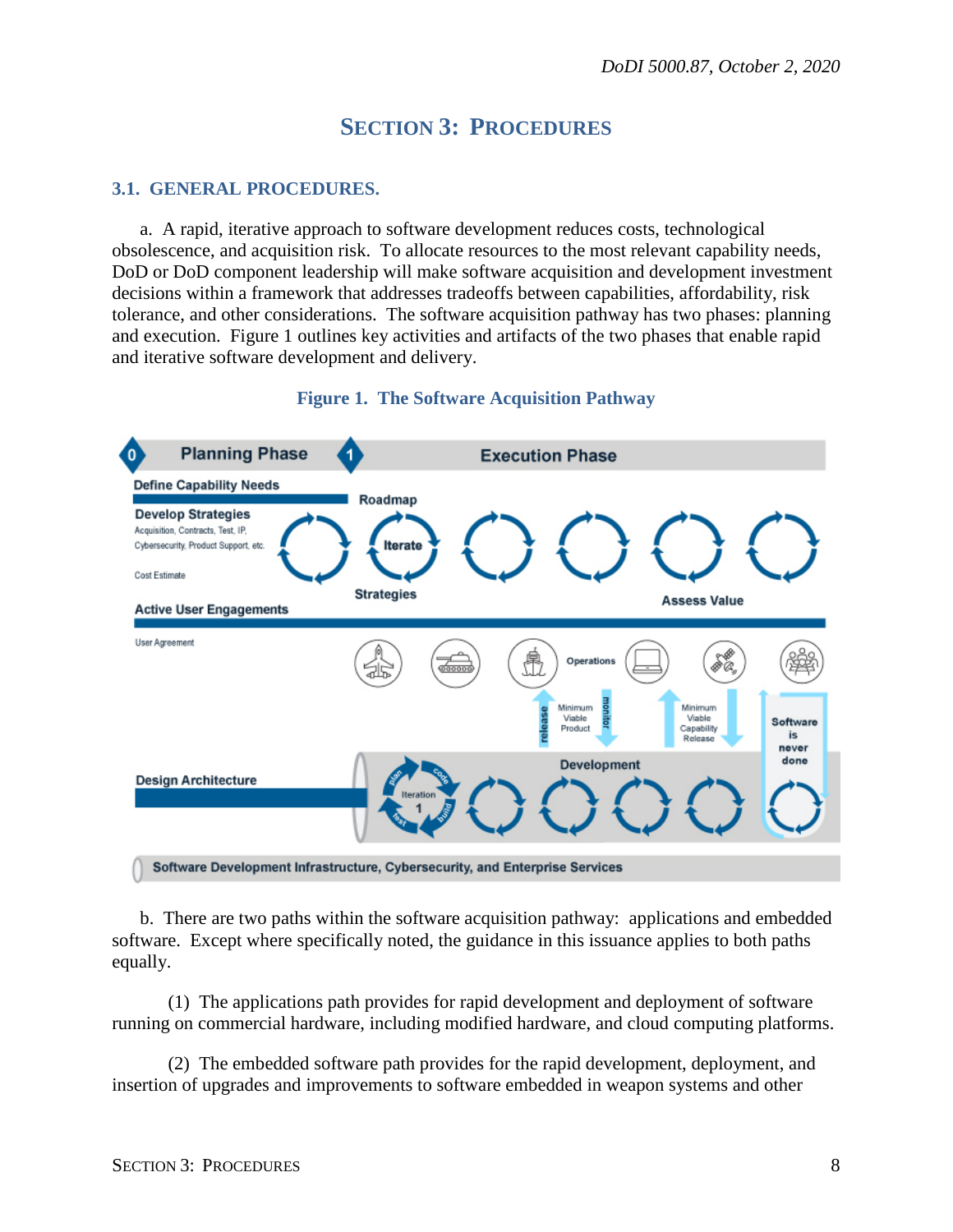military-unique hardware systems. The system in which the software is embedded could be acquired via other acquisition pathways (e.g., major capability acquisition).

c. The DA will document the decision and rationale for a program to use the software acquisition pathway in an acquisition decision memorandum.

d. Existing acquisition programs may elect to update their acquisition strategy to transition to the software acquisition pathway or use it in addition to their current acquisition pathway. The PM and applicable stakeholders will identify, and the DA will approve, a transition approach to tailor processes, reviews, and documentation to effectively deliver software capabilities.

e. Value assessments will be performed at least annually after the software is fielded to determine if the mission improvements or efficiencies realized from the delivered software are timely and worth the current and future investments from the end user perspective. More frequent value assessments are encouraged if practical.

#### <span id="page-8-0"></span>**3.2. PLANNING PHASE.**

#### <span id="page-8-1"></span>**a. Purpose.**

The purpose of this phase is to better understand the users' needs and plan the approach to deliver software capabilities to meet those needs.

#### <span id="page-8-2"></span>**b. Phase Description.**

(1) The planning phase will be guided by a draft CNS developed by the operational community. The sponsor will approve the CNS before the execution phase starts.

(a) The program office and related stakeholders will actively engage users throughout the software lifecycle to understand their mission deficiencies, required enhancements to existing operational capabilities, cybersecurity requirements, features, interoperability needs, legacy interfaces, intelligence needs, threat intelligence, and other desired attributes.

(b) All required capabilities in the CNS should be prioritized to effectively guide the software development.

(c) Periodic review of the CNS should occur at least as often as each value assessment to determine if updates are warranted.

(2) During the planning phase, the DA will select a PM and may establish a new program office or assign an existing program office to shape and plan the software acquisition. The PM will develop a constrained, tailored set of strategies to acquire, develop, and deliver the software capabilities, and will obtain the necessary resources (e.g., people, funding, technology) to effectively execute the strategies.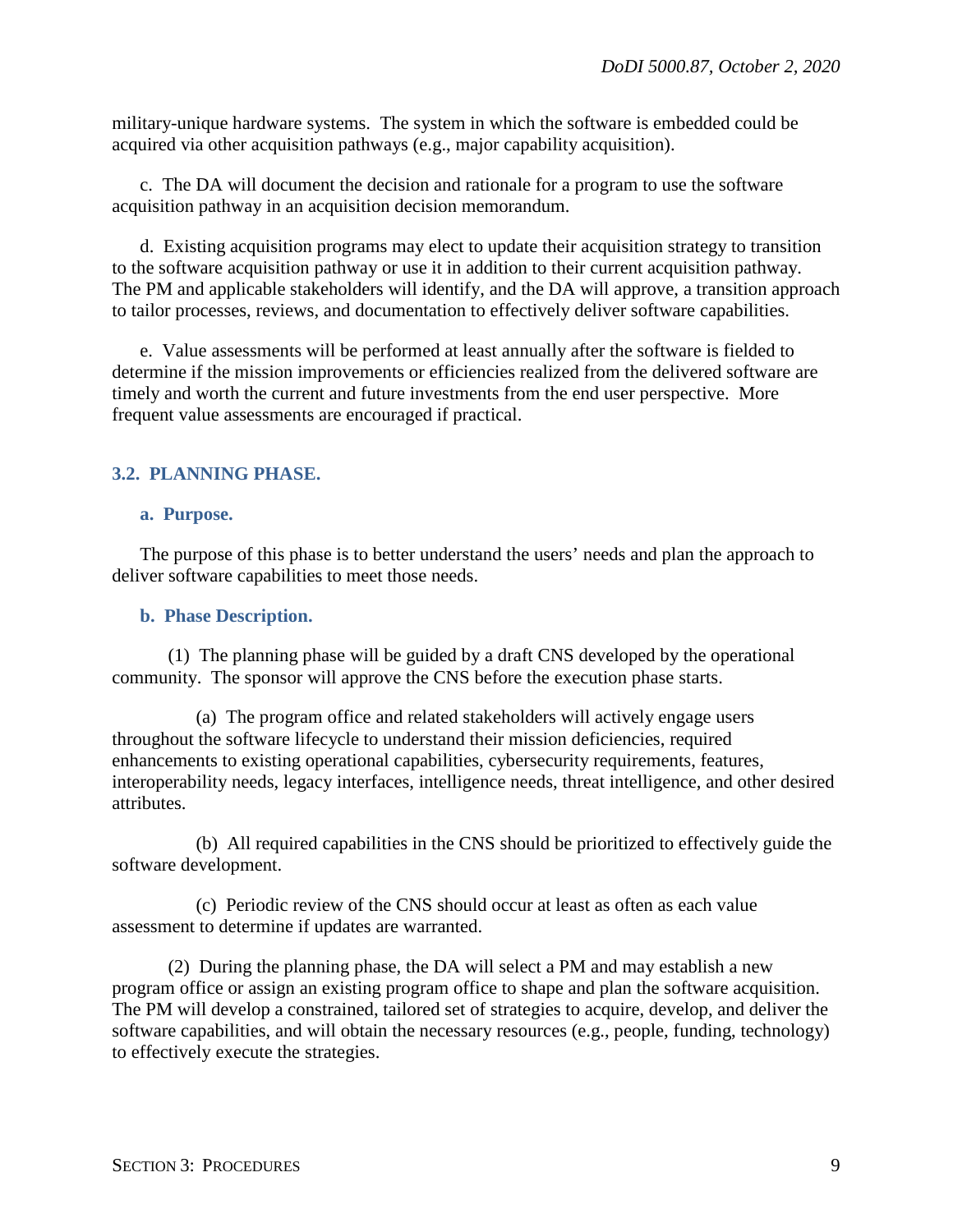(3) The program should begin developing the software design and architecture, leveraging existing enterprise services as much as possible.

(a) The program will also consider the development environment, processes, automated tools, designs, architectures, and implications across the broader portfolio, component, and joint force.

(b) The chosen software development methodology will incorporate continuous testing and evaluation, resiliency, and cybersecurity, with maximum possible automation, as persistent requirements and include a risk-based lifecycle management approach to address software vulnerabilities, supply chain and development environment risk, and intelligence threats throughout the entire lifecycle.

(c) The program may develop prototypes or initial capabilities to explore possible solutions, architecture options and solicit user and stakeholder feedback.

(4) The DA will validate there are appropriate strategies, analysis, and resources are inplace to successfully transition from the planning phase to the execution phase. The approved artifacts required to enter the execution phase include the CNS, user agreement (UA), acquisition strategy, test strategy, and cost estimate. The DA may have a meeting with key stakeholders to review the program's strategies to make the decision. Programs using the embedded software path align their strategies with the programs into which they will be integrated.

(5) Programs using the software acquisition pathway will be identified in component and DoD program lists and databases within 60 calendar days of initiating the planning phase in accordance with DoD's implementation of Section 913 of Public Law 115-91 on acquisition data analysis.

#### <span id="page-9-0"></span>**c. Requirements.**

(1) Programs using the software acquisition pathway are not subject to JCIDS, except pursuant to a new process as discussed in Paragraph 2.8.a., but must be effective in capturing users' needs, priorities, and environment. The sponsor will oversee development of a draft CNS to support the initiation of a software acquisition and use of this pathway. The CNS should be clear and concise. Programs using the embedded path will align the CNS with the requirements documents of the system(s) the software will be embedded.

(2) Each DoD Component will create streamlined requirements processes to develop, coordinate, and approve the CNS commensurate with the size, scope, risks, threats, and urgency of need. The Joint Staff will determine if joint equities are involved and will execute an expedited joint validation process if necessary. Insights gained during the planning phase will be incorporated into the CNS before approval. The PM will actively engage with the sponsor during the CNS development to ensure operational and technical feasibility. The sponsor will approve the CNS before entry into the execution phase. Approval of the CNS should be delegated to the lowest level practical based on the size, risk, complexity, and interdependency of the software needs.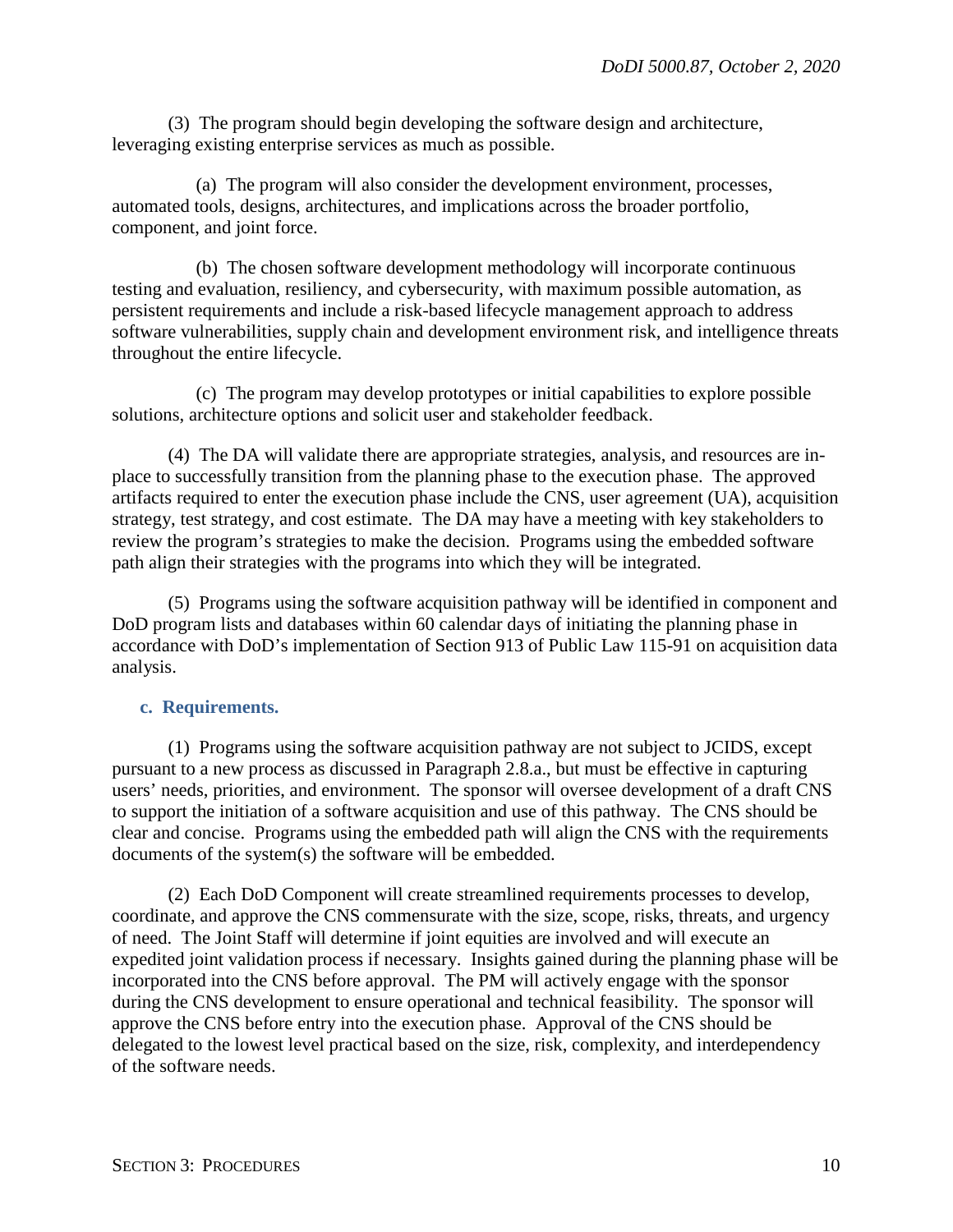(3) Current acquisition programs with approved JCIDS documents that transition to the software acquisition pathway may continue to use them as the basis of requirements or develop a CNS to capture current, software-unique needs. The sponsor will periodically update the CNS throughout development as required to reflect the current high-level operational needs for the software solution. The sponsor will submit the approved CNS document into the DoD Knowledge Management and Decision Support system for awareness and archival.

(4) Frequent user engagements are critical to the success of modern software development to ensure delivered software capabilities address their priority needs.

(a) The sponsor and PM will develop a UA before the execution phase to gain commitment to continuous user involvement and assign decision-making authority for the development and delivery of software capability releases. Decisions include defining and prioritizing required capabilities, tradeoffs of software features and cadence, user acceptances, and readiness for operational deployment.

(b) The UA will commit proper resourcing of operational user involvement to provide acquirers, developers, and testers insights into the operational environment, provide feedback on interim and fielded software, support test and evaluation, and shape future requirement details (e.g., user stories and features).

#### <span id="page-10-0"></span>**d. Acquisition Strategy.**

(1) PMs will develop and execute an approved acquisition strategy. The acquisition strategy is an integrated plan that identifies the overall approach to rapidly and iteratively acquire, develop, deliver, and sustain software capabilities to meet the users' needs.

(2) Consistent with modern software development practices, the acquisition strategy and related program documentation will be tailored to what is needed to effectively manage the program.

(a) The PM will actively collaborate with program stakeholders and functional experts in developing the acquisition strategy given the current environment, priorities, risks, and approach.

(b) The DA will approve the acquisition strategy to include process and documentation tailoring.

(c) The acquisition strategy for an embedded software system must align with and may be included as part of the platform acquisition strategy.

(d) The PM will mature the strategy to the point where it has sufficient rigor for the DA to approve beginning development, and will continuously refined it throughout the acquisition lifecycle.

(3) Key elements of the acquisition strategy include, but are not limited to: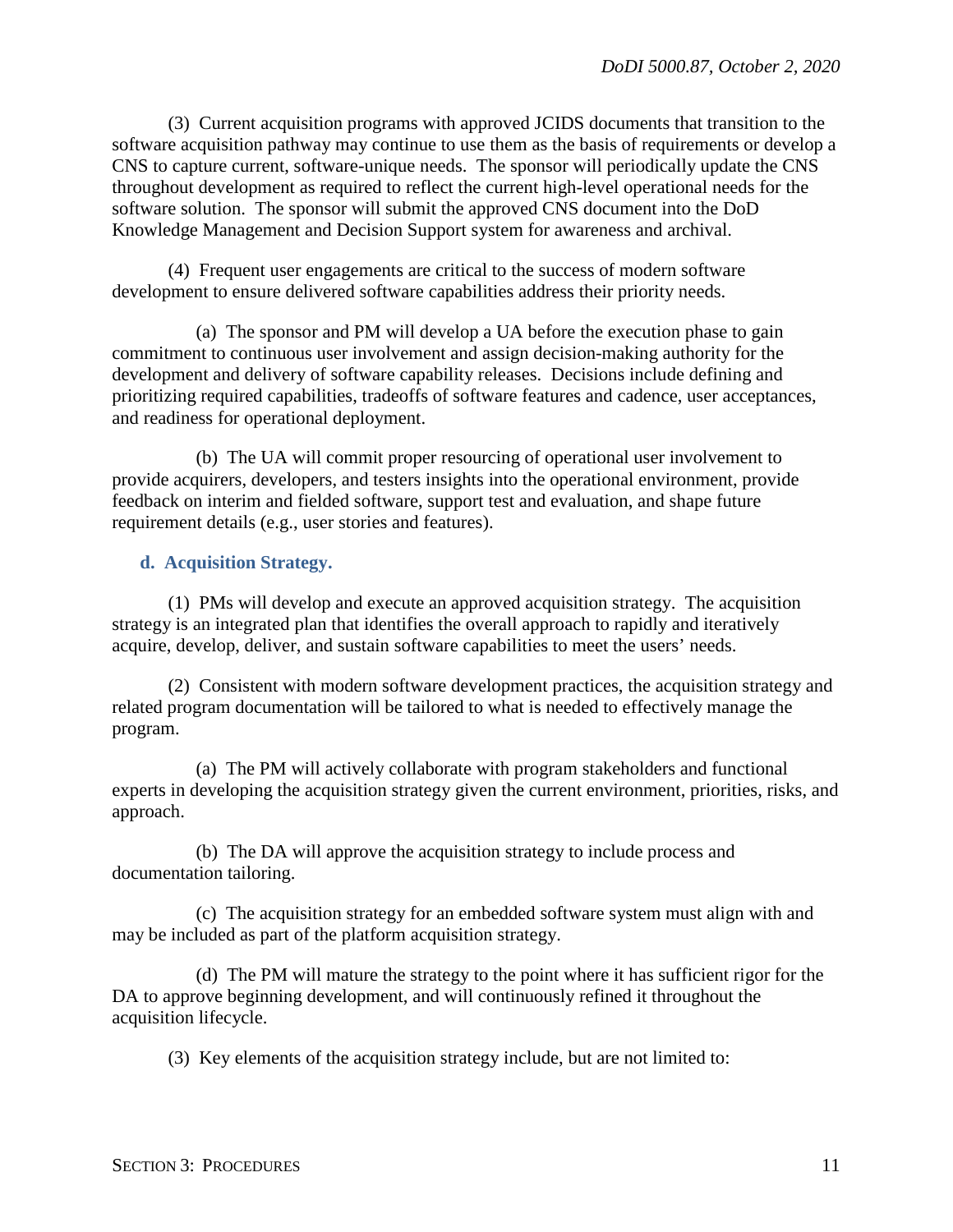(a) Risk-based business and technical management approach to rapidly and iteratively deliver software capabilities balanced against quality, security, intelligence threats, system safety, performance, and other factors.

(b) Roadmap and cadence for software deliveries to operations including:

1. Demonstrating the viability and effectiveness of capabilities for operational use not later than 1 year after the date on which funds are first obligated.

2. Continuously delivering capabilities to operations at least annually thereafter.

3. If using the embedded software path, aligning and integrating with the development and fielding for the systems in which the software is embedded.

(c) Flexible and modular contract strategy that enables software development teams to rapidly design, develop, test, integrate, deploy, and support software capabilities.

(d) Planned use of government personnel and resources for software activities.

(e) Tailoring of acquisition processes to adopt modern software development practices (e.g., lean, agile, DevSecOps).

(f) Planned use of existing enterprise services, infrastructure, and resources.

(g) High level test strategies, coordinated with the test and evaluation community, to validate software quality, integration and automation of testing, along with planned test platforms, resources, and infrastructure.

(h) Architecture strategies to enable a modular open systems approach that is interoperable with required systems.

(i) Cybersecurity strategies in accordance with the applicable cybersecurity policies and issuances which include recurring assessment of the supply chain, development environment, processes and tools, continuous automated cybersecurity test and operational evaluation to provide a system resilient to offensive cyber operations.

(j) IP, training, and product support strategies; and records management requirements in accordance with the appropriate DoDIs to ensure lifecycle supportability.

(k) The PM's strategy to ensure that the program is conducted in accordance with all applicable laws and regulations (e.g., Division E of Public Law 104-106, safety, sustainment, communication waveform management and standardization, and airworthiness) throughout the lifecycle.

#### <span id="page-11-0"></span>**e. IP Strategy.**

In accordance with DoDI 5010.44, each program will develop and regularly update an IP strategy based on the unique characteristics of the program. The IP strategy will identify and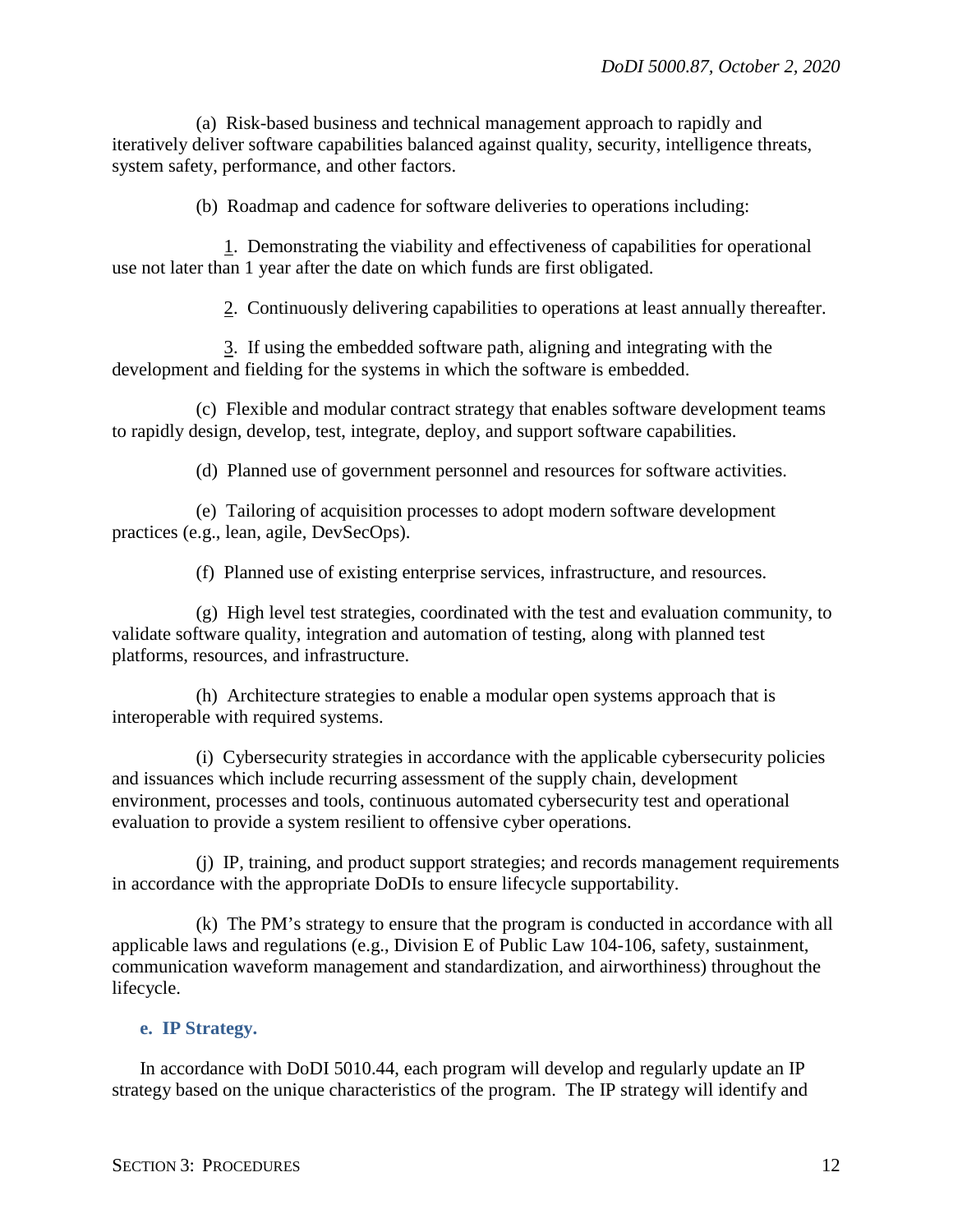describe the management of delivery and associated license rights for all software and related materials necessary to meet operational, cybersecurity, and supportability requirements. The IP strategy must support and be consistent with all other government strategies for design, development, test and evaluation, operation, modernization, and long-term supportability of the software, protection of the software supply chain, and must be implemented via appropriate requirements in the contracts.

(1) The PM should understand the rights and obligations of both the government and industry, as well as the system and software architecture and lifecycle requirements, in order to shape program strategies and negotiate for computer software deliverables and license rights.

(2) The IP strategy will include, to the maximum extent practicable, negotiation for and periodic delivery of: all executables, source code, associated scripts, build procedures, automation scripts, tools, databases, libraries, test results, data sets, firmware, training materials, and any other elements necessary to integrate, test and evaluate, debug, deploy, and operate the software application in all relevant environments (e.g., development, staging, and production). Data sets and records should include those that support operations and mission-related decisions. Furthermore, it should address delivery of all software components where the government will have rights to the source code, such as open source software and software developed at government expense; and a list of all third-party software components included in the software. The delivery of software source code should support activities such as compilation and debugging, and future requirements for software sustainment over the lifecycle of the program.

(3) The IP strategy should address collaboration with other potential developers and users of software, in cases where the government will be taking delivery of, and potentially modifying the source code, to reduce unnecessary duplication. For example, the strategy should address when and how the program will either accept or provide improvements to software component source code from other government agencies or to an open-source project managed outside the DoD. To the extent practicable, the PM will avoid creating program-specific versions of software components.

(4) The PM will implement mechanisms to ensure any restrictive markings on software and software documentation deliverables markings and assertions conform to contract terms and conditions before acceptance by the government.

(5) The PM will approve the use of any commercial or proprietary software that has not been previously identified in the IP strategy before its insertion into the software developed for the government. Before approval, the PM will assess the software licensing agreement against the IP strategy to ensure that any government unique IP rights are negotiated and enumerated in the contract license agreement. The PM will comply with the license requirements associated with all IP associated with commercial or proprietary software.

(6) The PM, as much as practicable, will require that any commercial or proprietary software used in or interoperable with software developed for the government has documented open interfaces to allow for technology insertion, and to support the use of modular open systems approaches. PM's will ensure that a holistic approach is used to ensure the government's requirements are satisfied; this will be addressed in detail in Service policy and guidance.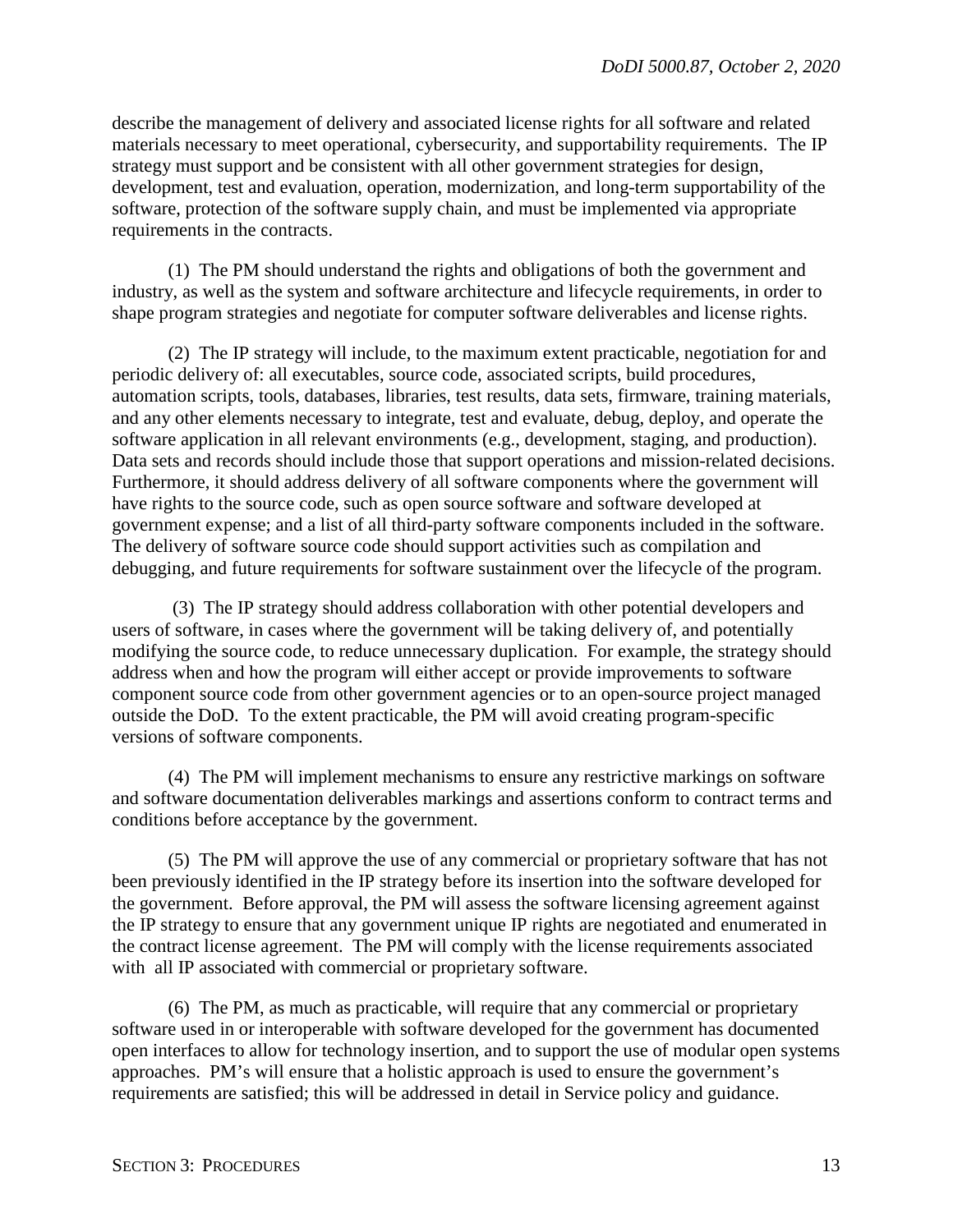(7) The IP strategy should identify technological areas where IP may result from government investment and treat those appropriately.

(8) The PM should require delivery of all the source code for software developed at the government expense, including all software capability descriptions (e.g., features, story points, use cases) and all as-built architecture and design products, traceability products, interface definitions including interfaces to proprietary software elements, and any other requisite documentation. Delivery timelines should plan accordingly for transition to a different contractor or to the government. This facilitates managing program risk, and supports options for software transition to another organization for sustainment. The PM will define the software transition plan in a lifecycle support plan and should identify the point of transition in the product roadmap.

#### <span id="page-13-0"></span>**f. Test Strategy.**

(1) The test strategy defines the streamlined processes by which capabilities, features, user stories, use cases, etc., will be tested and evaluated to satisfy developmental test and evaluation criteria and to demonstrate operational effectiveness, suitability, interoperability, and survivability, including cyber survivability for operational test and evaluation. The strategy will:

(a) Identify key independent test organizations and their roles and responsibilities and establish agreements on how they will be integrated early into the planning and development activities throughout the software lifecycle.

(b) Encourage and identify test artifacts that can and will be shared across the testing and certification communities (e.g., developmental test and evaluation, operational test and evaluation, system safety assessments, and security certification).

(c) Identify the tools and resources necessary to assist in data collection and transparency to support developmental test and evaluation and operational test and evaluation objectives.

(d) For programs executing the embedded software path, include a safety critical risk assessment and mitigation strategy, including any safety critical implications.

(e) Include a strategy to assess software performance, reliability, suitability, interoperability, survivability, operational resilience, and operational effectiveness.

(f) Programs using the embedded software path will align test and integration with the testing and delivery schedules of the overarching system in which the software is embedded, including aligning resources and criteria for transitioning from development to test and operational environments.

(2) Automated testing and operational monitoring should be used as much as practicable for user acceptance and to evaluate software suitability, interoperability, survivability, operational resilience, and operational effectiveness. The DA will approve the test strategy and DOT&E will be the final approver on test strategies for programs on the DOT&E Oversight List. The test strategy should include information on the verification, validation, and accreditation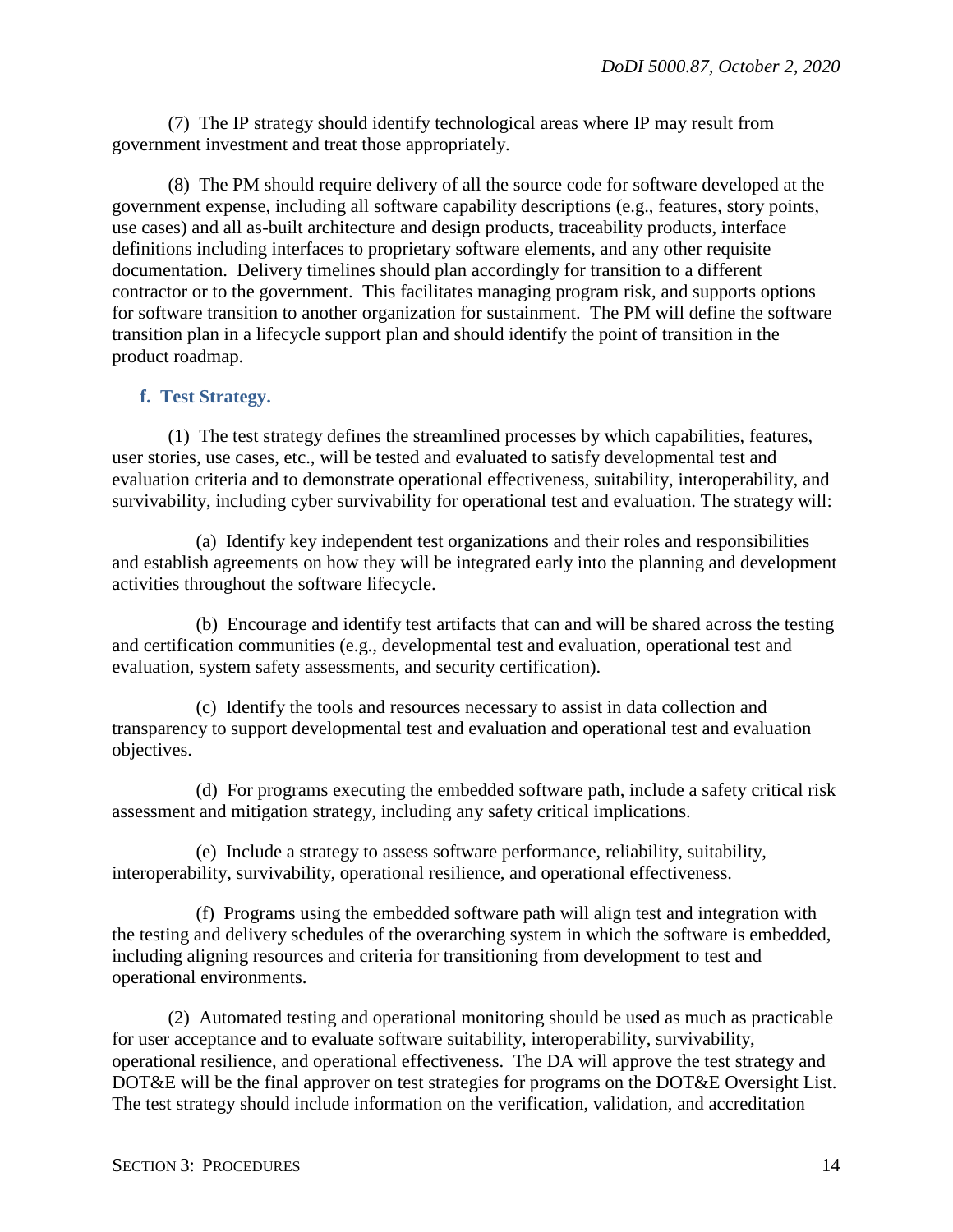authority, approach, and schedule for models and simulations in accordance with applicable modeling and simulation policies. Continuous runtime monitoring of operational software will provide health-related reporting (e.g., performance, security, anomalies), as well as additional data collection opportunities to support test and continuous operational test.

#### <span id="page-14-0"></span>**g. Cost Estimates.**

Before the execution phase begins, a cost estimate must be developed for the program.

(1) The cost estimate will be developed in accordance with DoDI 5000.73. The estimate should consider the technical content of the program described in the CNS, UA, acquisition strategy, and test strategy.

(2) The initial cost estimate must be completed before entry into the execution phase and must be updated annually.

(3) Where applicable, cost and software data reporting, to include software resources data reports, must be submitted in accordance with the policies and procedures in DoDI 5000.73.

(4) Cost estimates for programs using the embedded pathway will align and integrate with those of the systems in which the software is embedded.

#### <span id="page-14-1"></span>**h. Life Cycle Product Support Strategy.**

(1) The PM will develop a product support strategy in accordance with applicable DoDIs that treats software development as the continuing evolution of capability across the lifetime of the system, rather than assume discrete "acquisition" and "sustainment" phases. Such a strategy will incorporate early integration of key stakeholders and planning for supportability of the software from program inception, in order to facilitate software maintenance upgrades and evolution in key activities throughout the development. If using the embedded software path, the product support strategy should be aligned with the overall sustainment strategy for the weapon system. The strategy should consider concurrent program activities that may span multiple funding appropriations.

(2) The strategy will address contracting for tailored technical data in order to enable seamless transition of the software and its support to another organization, if and when needed. The strategy will discuss how key enabling resources (e.g., a continuous authority to operate (cATO), if applicable, automated test environments and support, or a selected development environment) will transition to government or other sources of software engineering competence. The strategy will include how any transitions allow for continuous testing and monitoring, and address the need to provide subject matter experts and/or ensure all software engineering staff are trained in the tools, techniques, and environments.

#### <span id="page-14-2"></span>**3.3. EXECUTION PHASE.**

#### <span id="page-14-3"></span>**a. Purpose.**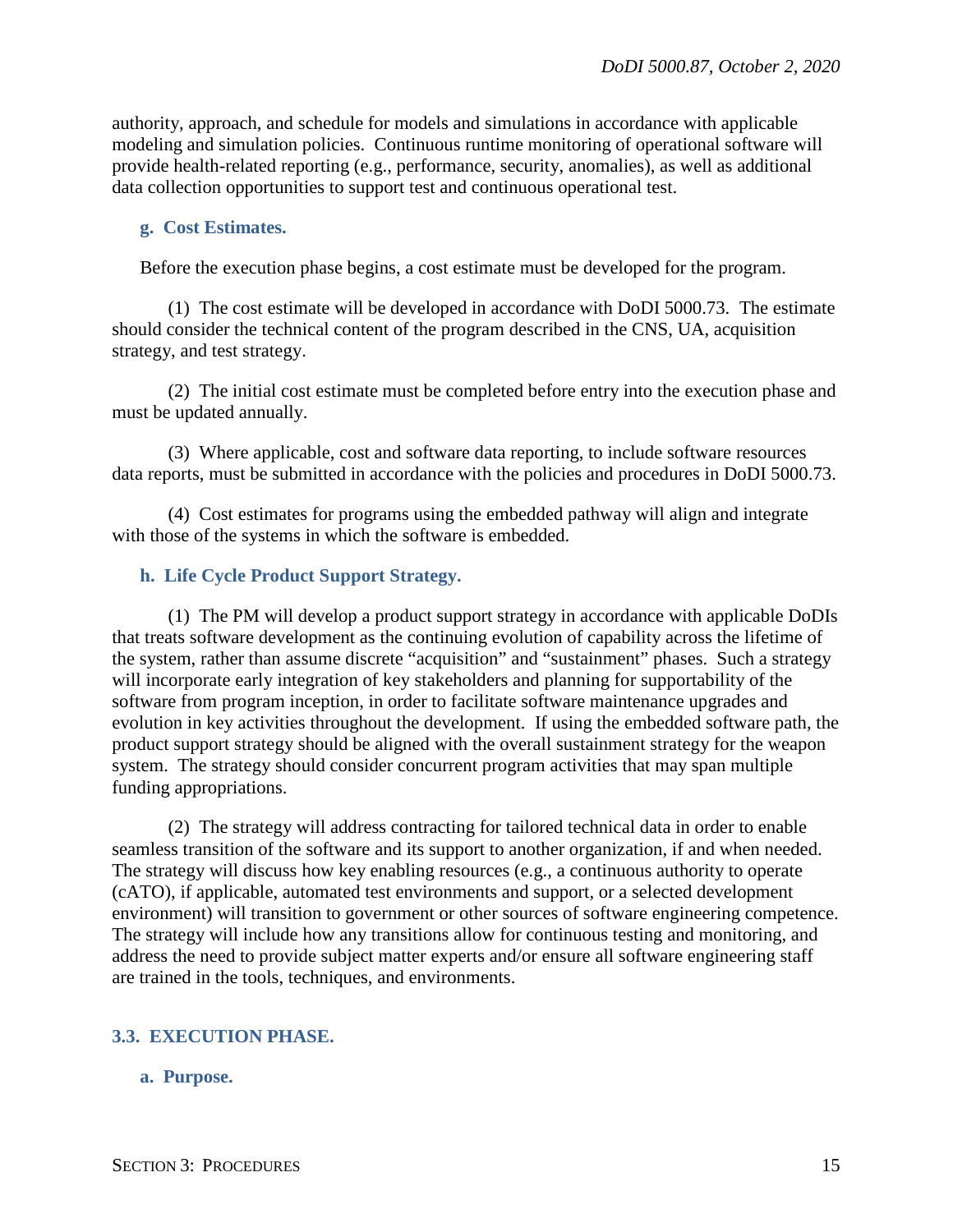The purpose of this phase is to rapidly and iteratively design, develop, integrate, test, deliver, and operate resilient and reliable software capabilities that meet the users' priority needs.

#### <span id="page-15-0"></span>**b. Phase Description.**

(1) Programs will assemble software architecture, infrastructure, services, pipelines, development and test platforms, and related resources from enterprise services and development contracts. Leveraging existing services from enterprise services and development contracts will be preferred over acquiring new services to the extent consistent with the program acquisition strategy and IP strategy.

(2) Programs will maximize use of automated software testing and security accreditation, continuous integration and continuous delivery of software capabilities, and frequent user feedback and engagement. Programs will consider the program's lifecycle objectives and actively manage technical debt. Programs will use modern, iterative software practices to continuously improve software quality (e.g., iteratively refactor design and code, reduce cybersecurity vulnerabilities, and create effective modular open systems approaches to support future capabilities). Programs using the embedded software path will align test and integration with the overarching system testing and delivery schedules.

(3) The sponsor and program office will develop and maintain a product roadmap to plan regular and iterative deliveries of software capabilities. The product owner and program office will also develop and maintain program backlogs that identify detailed user needs in prioritized lists. The backlogs allow for dynamic reallocation of current and planned software releases. Issues, errors, threats, and defects identified during development and operations, including software updates from third parties or suppliers, should be captured in the program's backlogs to address in future iterations and releases. Regular stakeholder feedback and inputs will shape the product roadmap and program backlogs.

(4) The PM and the sponsor will use an iterative, human-centered design process to define the minimum viable product (MVP) recognizing that an MVP's definition may evolve as user needs become better understood. Insights from MVPs help shape scope, requirements, and design.

(5) The PM and the sponsor will use an iterative, human-centered design process to define a minimum viable capability release (MVCR) if the MVP does not have sufficient capability or performance to deploy into operations. The MVCR delivers initial warfighting capabilities to enhance mission outcomes. The MVCR for applications programs must be deployed to an operational environment within 1 year after the date on which funds are first obligated to acquire or develop new software capability including appropriate operational test. If the MVP version of the software is determined sufficient to be fielded for operational use, the MVP will become the MVCR.

(a) Subsequent capability releases will be delivered at least annually. Software updates to address cybersecurity vulnerabilities will be released in a timely manner, potentially including out of release cycle as needed, per the program's risk based lifecycle management approach.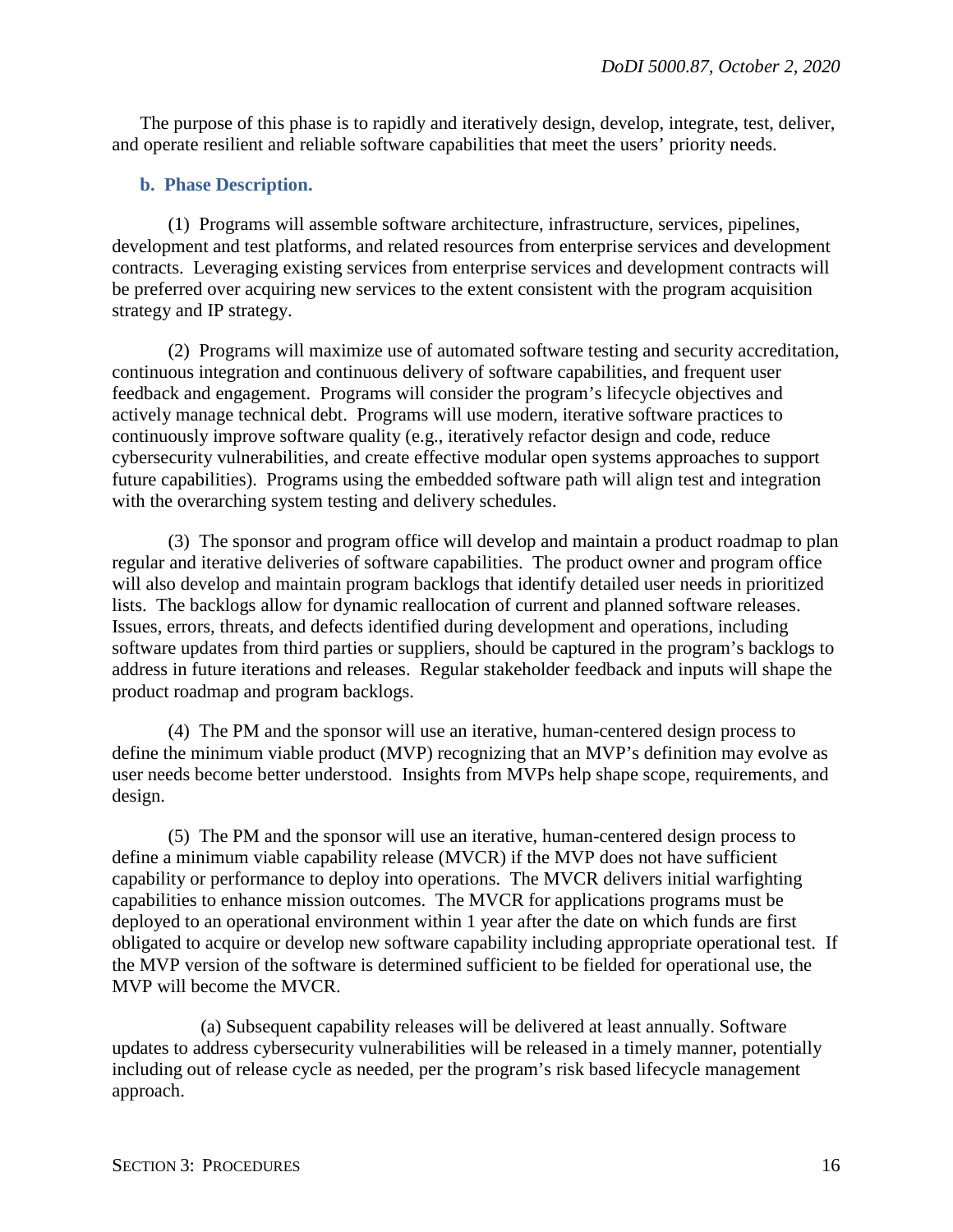(b) Programs should deploy embedded software upgrades at least annually to an environment (e.g., development, staging, or operations) consistent with the overarching weapon system testing delivery strategy.

(6) Programs will continuously improve or refine software development processes, practices, tools, and program strategies to reflect them. They should employ small empowered teams and scale larger efforts across multiple teams. This includes integrating and aligning efforts across government and software development organizations. Continuous user feedback and self-assessments help balance investments between short-term capability deliveries and longer-term enduring solutions.

(7) Software development testing, government developmental testing, and operational testing will be integrated, streamlined, and automated to the maximum extent possible to accelerate delivery timelines based on risk strategies. Automated test scripts and test results will be made available to the test community so that critical verification functions (e.g., performance, reliability), and validation functions (e.g., effectiveness, suitability and survivability) can be assessed iteratively and incrementally.

(8) Automated cyber testing and continuous monitoring of operational software will be designed and implemented to support a cATO or an accelerated accreditation process to the maximum extent practicable; and will be augmented with additional testing where appropriate in accordance with cybersecurity policies, and in coordination with the assigned authorizing official. All safety critical software standards and guidance apply for programs using the software acquisition pathway. Programs will implement recurring cybersecurity assessments of the development environment, processes and tools.

(9) Cybersecurity and software assurance will be integral to strategies, designs, development environment, processes, supply chain, architectures, enterprise services, tests, and operations. Continuous and automated cybersecurity and cyber threat testing will identify vulnerabilities to help ensure software resilience throughout the lifecycle. PMs will work with stakeholders to provide sufficient controls to enable a cATO where appropriate. Ensuring software security includes:

(a) Secure development (e.g., development environment, vetted personnel, coding, test, identity and access management, and supply chain risk management).

(b) Cybersecurity and assurance capabilities (e.g., software updates and patching, encryption, runtime monitoring, and logging).

(c) Secure lifecycle management (e.g., vulnerability management, rigorous and persistent cybersecurity testing, and configuration control).

(10) IP considerations will be tracked and managed, and the IP strategy continuously updated accordingly, throughout the execution phase. For example, any changes to the planned use of government-funded and privately-funded modules or components should be reflected in the required listings of asserted restrictions, and the inspection and acceptance of deliverables should include a verification that any markings are consistent (e.g., both conforming and justified) with the anticipated restrictive markings.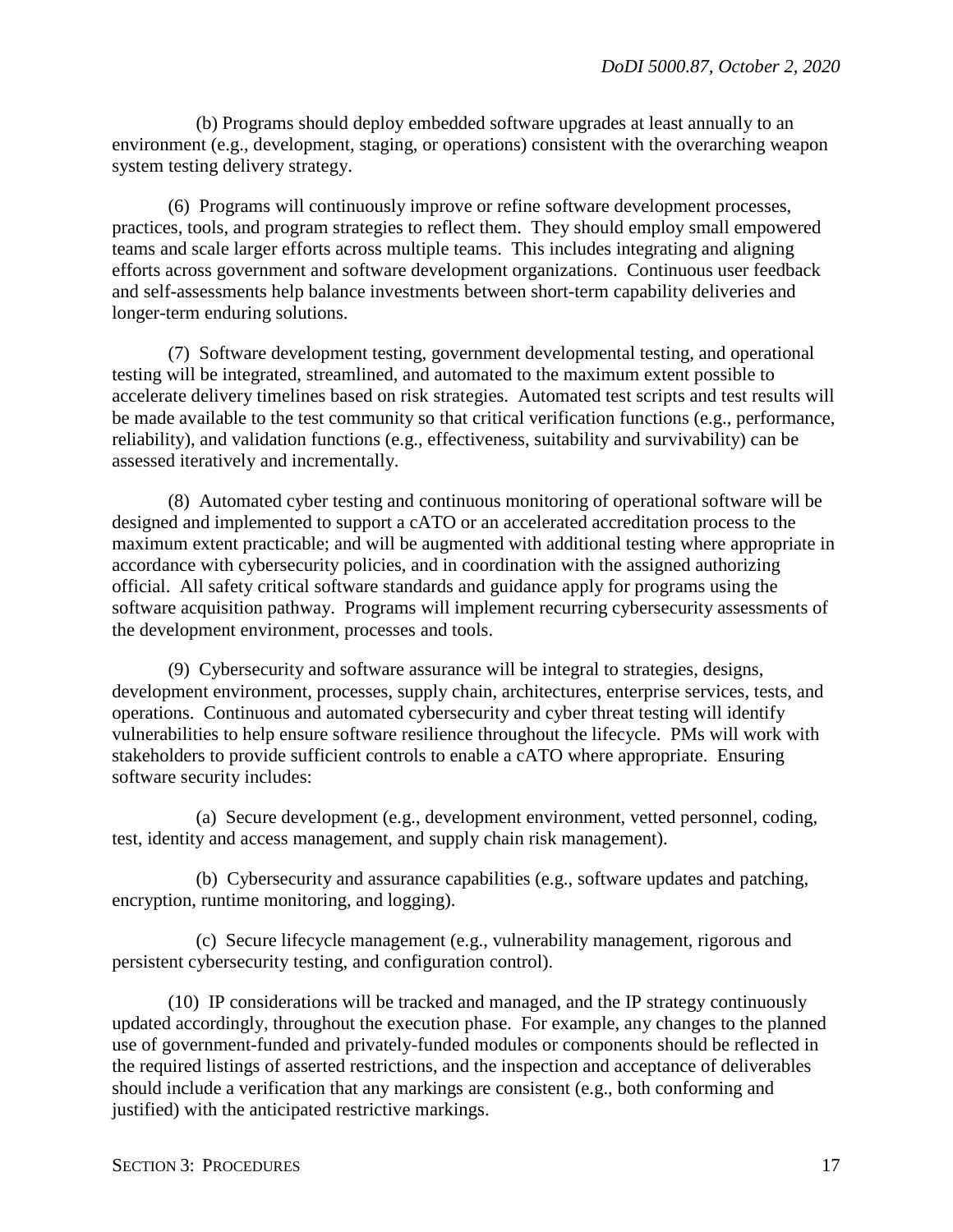(11) Each program will develop and track a set of metrics to assess and manage the performance, progress, speed, cybersecurity, and quality of the software development, its development teams, and ability to meet users' needs. Metrics collection will leverage automated tools to the maximum extent practicable. The program will continue to update its cost estimates and cost and software data reporting from the planning phase throughout the execution phase.

(12) The sponsor and user community will perform a value assessment at least annually on the software delivered. The sponsor will provide feedback on whether the mission improvements or efficiencies realized from the delivered software capabilities are timely and worth the investment. The feedback should be informed by test and evaluation results. The DA, sponsor, and PM will use the value assessments to assess progress on the program, update strategies, designs, and inform resourcing decisions.

(13) The PM will iteratively develop and verify technical training materials that are synchronized with software deliveries throughout the software development lifecycle. The PM will deliver training materials that ensure that receiving users and military units can be trained to the appropriate level of proficiency and readiness to successfully execute the individual and collective tasks necessary to accomplish the mission supported by the software. The PM will deliver technical operator and maintainer manuals required to operate and maintain the system. Digital delivery of software manuals and automated training will be allowed and preferred. Every effort should be made to include all updated software manuals and automated training that are iteratively improved with each new release of software capabilities.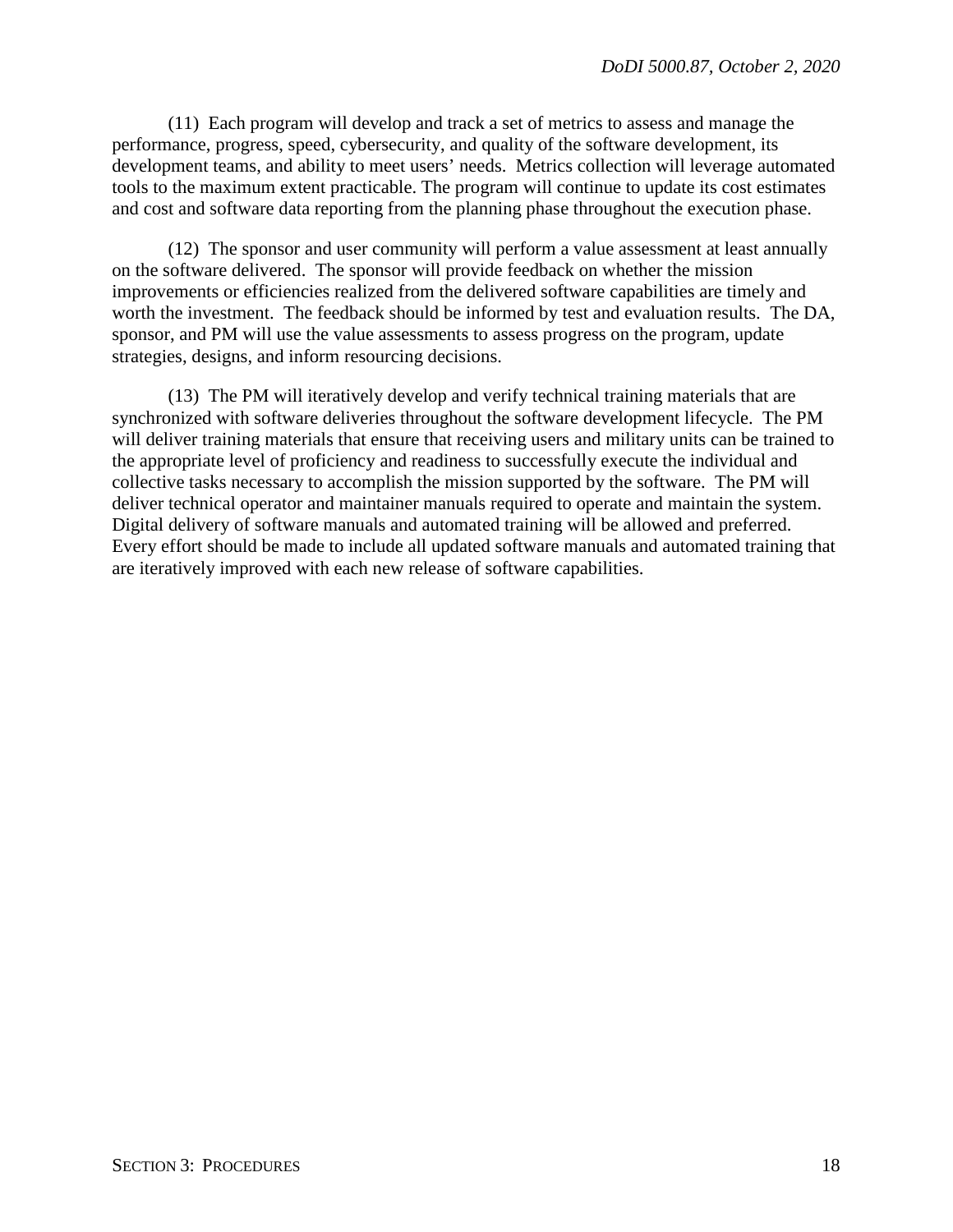# **GLOSSARY**

### <span id="page-18-1"></span><span id="page-18-0"></span>**G.1. ACRONYMS.**

| <b>ACRONYM</b>                                                      | <b>MEANING</b>                                                                                                                                                                              |
|---------------------------------------------------------------------|---------------------------------------------------------------------------------------------------------------------------------------------------------------------------------------------|
| AAF                                                                 | adaptive acquisition framework                                                                                                                                                              |
| <b>CAE</b><br>cATO<br><b>CNS</b>                                    | component acquisition executive<br>continuous authority to operate<br>capability need statement                                                                                             |
| DA<br><b>DAS</b><br>DevSecOps<br><b>DBS</b><br><b>DoDI</b><br>DOT&E | decision authority<br><b>Defense Acquisition System</b><br>development, security, and operations<br>Defense Business System<br>DoD instruction<br>Director, Operational Test and Evaluation |
| IP                                                                  | intellectual property                                                                                                                                                                       |
| <b>JCIDS</b>                                                        | Joint Capabilities Integration and Development System                                                                                                                                       |
| <b>MVCR</b><br><b>MVP</b>                                           | minimum viable capability release<br>minimum viable product                                                                                                                                 |
| <b>PM</b>                                                           | program manager                                                                                                                                                                             |
| <b>UA</b><br>USD(A&S)                                               | user agreement<br>Under Secretary of Defense for Acquisition and Sustainment                                                                                                                |

## <span id="page-18-2"></span>**G.2. DEFINITIONS.**

Unless otherwise noted, these terms and their definitions are for the purpose of this issuance.

| <b>TERM</b> | <b>DEFINITION</b>                                                                                                                                                                                                                                                                                                                                                        |
|-------------|--------------------------------------------------------------------------------------------------------------------------------------------------------------------------------------------------------------------------------------------------------------------------------------------------------------------------------------------------------------------------|
| AAF         | A series of acquisition pathways to enable the workforce to tailor<br>strategies to deliver better solutions faster. The AAF acquisition<br>pathways provide opportunities for milestone decision authorities,<br>DAs, and PMs to develop acquisition strategies and employ<br>acquisition processes that match the characteristics of the capability<br>being acquired. |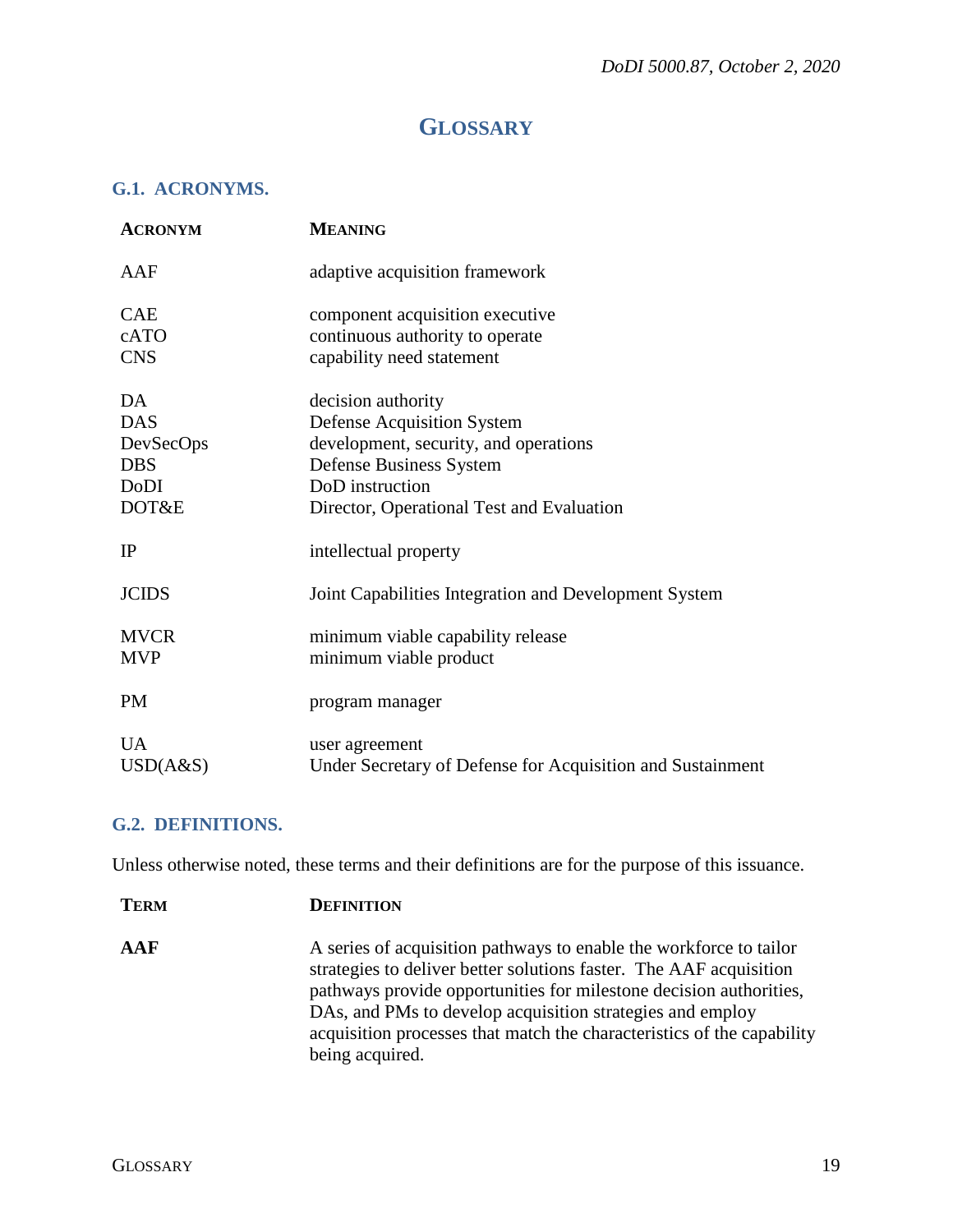| <b>TERM</b>       | <b>DEFINITION</b>                                                                                                                                                                                                                                                                                                                                                                                                                                                                                                                                                                                                  |
|-------------------|--------------------------------------------------------------------------------------------------------------------------------------------------------------------------------------------------------------------------------------------------------------------------------------------------------------------------------------------------------------------------------------------------------------------------------------------------------------------------------------------------------------------------------------------------------------------------------------------------------------------|
| backlog           | Program backlogs that identify detailed user needs in prioritized lists.<br>The backlogs allow for dynamic reallocation of scope and priority of<br>current and planned software releases. Issues, errors, and defects<br>identified during development and operations should be captured in<br>the program's backlogs to address in future iterations and releases.                                                                                                                                                                                                                                               |
| capability        | Higher level solutions typically spanning multiple releases.<br>Capabilities consist of multiple features to facilitate implementation.                                                                                                                                                                                                                                                                                                                                                                                                                                                                            |
| cATO              | The core concept of cATO is to build software security into the<br>software development methodology so that the authority to operate<br>process (as with the testing process) is done alongside development.<br>If done correctly, an authority to operate is nearly guaranteed once<br>the software is release ready.                                                                                                                                                                                                                                                                                             |
| <b>CNS</b>        | A high-level capture of mission deficiencies, or enhancements to<br>existing operational capabilities, features, interoperability needs,<br>legacy interfaces and other attributes that provides enough<br>information to define various software solutions as they relate to the<br>overall threat environment.                                                                                                                                                                                                                                                                                                   |
| DA                | The official responsible for oversight and key decisions of programs<br>that use the software acquisition pathway in accordance with this<br>issuance and related component policies. The official designates a<br>PM and supports them in tailoring and streamlining processes,<br>reviews, and decisions to enable speed of capability delivery. The<br>official may be the Defense Acquisition Executive, CAE, or the<br>Program Executive Officer, or other designated official by the CAE.                                                                                                                    |
| <b>DBS</b>        | Defined in Section 2222 of Title 10, United States Code.                                                                                                                                                                                                                                                                                                                                                                                                                                                                                                                                                           |
| <b>DevSecOps</b>  | An organizational software engineering culture and practice that aims<br>at unifying software development, security, and operations. The<br>main characteristic of DevSecOps is to automate, monitor, and apply<br>security at all phases of the software lifecycle: plan, develop, build,<br>test, release, deliver, deploy, operate, and monitor. In DevSecOps,<br>testing and security are shifted left through automated unit,<br>functional, integration, and security testing - this is a key DevSecOps<br>differentiator since security and functional capabilities are tested and<br>built simultaneously. |
| embedded software | Software with a dedicated function within a larger mechanical or<br>electrical system, often with real-time computing constraints, or<br>software applications embedded in a platform (e.g., air vehicle,                                                                                                                                                                                                                                                                                                                                                                                                          |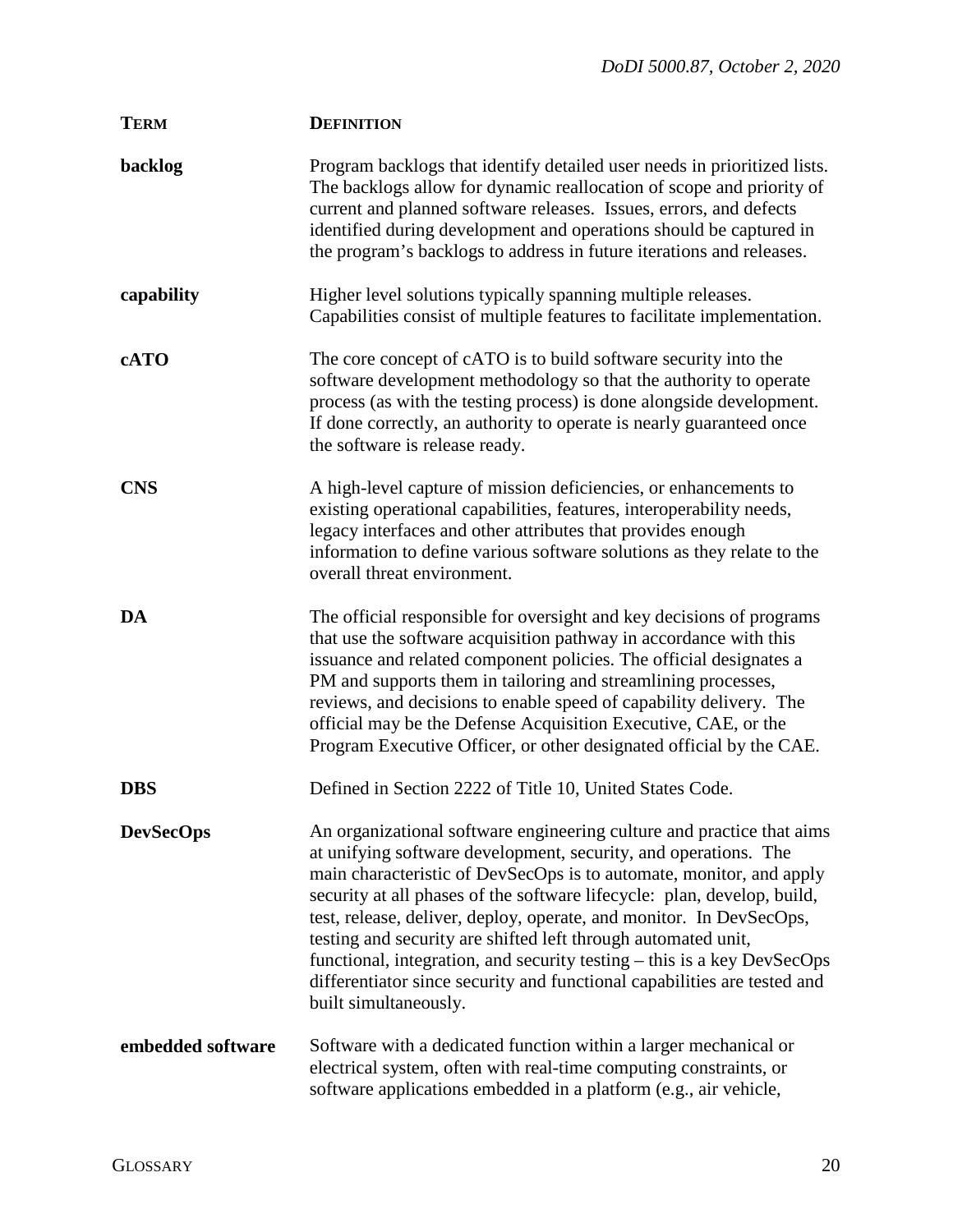| <b>TERM</b>                                 | <b>DEFINITION</b>                                                                                                                                                                                                                                                                                                                                                                                                                                                          |
|---------------------------------------------|----------------------------------------------------------------------------------------------------------------------------------------------------------------------------------------------------------------------------------------------------------------------------------------------------------------------------------------------------------------------------------------------------------------------------------------------------------------------------|
|                                             | ground vehicle, or ship). In the context of this issuance, embedded<br>software does not apply to firmware or software dedicated to<br>controlling devices.                                                                                                                                                                                                                                                                                                                |
| end user                                    | Those who will ultimately use the software solution. Users convey<br>operational concepts, requirements, and needs, participate in<br>continuous testing activities, and provide feedback on developed<br>capabilities.                                                                                                                                                                                                                                                    |
| enterprise services                         | Services that have the proper scope to play a productive role in<br>automating business processes in enterprise computing, networking,<br>and data services. Enterprise services include technical services such<br>as cloud infrastructure, software development pipeline platforms,<br>common containers, virtual machines, monitoring tools, and test<br>automation tools. Responsibility for these functions is generally<br>above the PM.                             |
| features                                    | A service or distinguishing characteristic of a software item (e.g.,<br>performance, portability, or functionality) that fulfills a stakeholder<br>need and includes benefit and acceptance criteria within one release.<br>Features are used to complete capabilities and are comprised of<br>multiple stories (or tasks, use cases, etc.).                                                                                                                               |
| government<br>developmental<br>testing      | Testing intended to verify and demonstrate how well the system<br>under development meets its technical compliance requirements, to<br>provide data to assess developmental risk for decision making, and to<br>ensure that the technical and support problems identified in previous<br>testing have been corrected.                                                                                                                                                      |
| interoperability                            | The ability of systems, units or forces to provide data, information,<br>materiel, and services to, and accept the same from, other systems,<br>units, or forces and to use the data, information, materiel and services<br>so exchanged to enable them to operate effectively together.<br>Interoperability includes information exchanges, systems, processes,<br>procedures, organizations, and missions over the life cycle and must<br>be balanced with cybersecurity |
| modern software<br>development<br>practices | Practices (e.g., lean, agile, DevSecOps) that focus on rapid, iterative<br>development and delivery of software with active user engagements.<br>Small cross-functional software development teams integrate<br>planning, design, development, testing, security, delivery, and<br>operations with continuous improvement to maximize automation<br>and user value.                                                                                                        |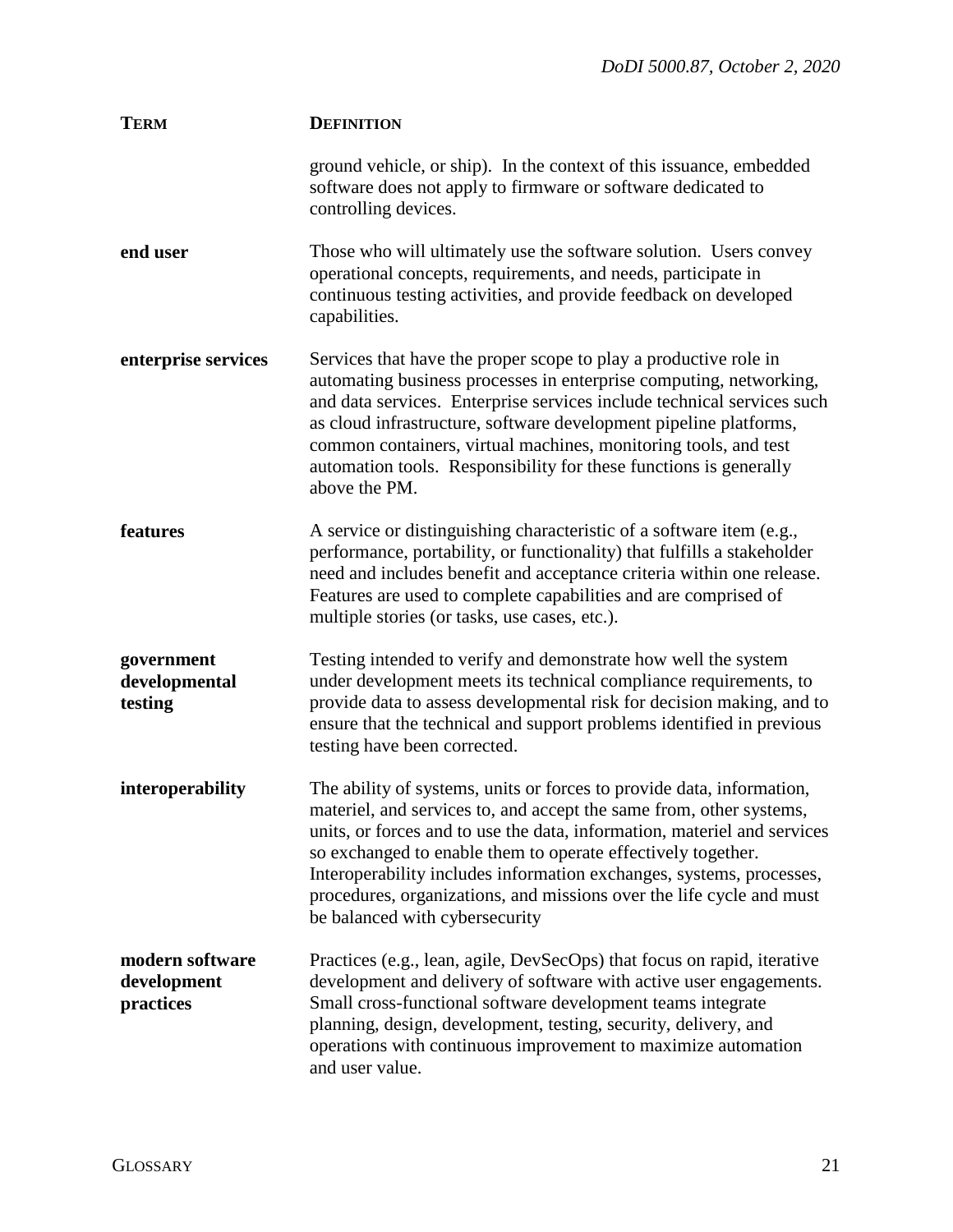| <b>TERM</b>               | <b>DEFINITION</b>                                                                                                                                                                                                                                                                                                                                                    |
|---------------------------|----------------------------------------------------------------------------------------------------------------------------------------------------------------------------------------------------------------------------------------------------------------------------------------------------------------------------------------------------------------------|
| <b>MVCR</b>               | The initial set of features suitable to be fielded to an operational<br>environment that provides value to the warfighter or end user in a<br>rapid timeline. The MVCR delivers initial warfighting capabilities to<br>enhance some mission outcomes. The MVCR is analogous to a<br>minimum marketable product in commercial industry.                               |
| <b>MVP</b>                | An early version of the software to deliver or field basic capabilities<br>to users to evaluate and provide feedback on. Insights from MVPs<br>help shape scope, requirements, and design.                                                                                                                                                                           |
| operational<br>acceptance | When one or more military units decides to use the software in<br>military operations as informed by test and evaluation.                                                                                                                                                                                                                                            |
| product owner             | A role on the program or development team that works closely with<br>the user community to ensure that the requirements reflect the needs<br>and priorities of the user community, and align to the mission<br>objectives.                                                                                                                                           |
| product roadmap           | A high-level visual summary that maps out the vision and direction<br>of product offerings over time. It describes the goals and features of<br>each software iteration and increment.                                                                                                                                                                               |
| release                   | A grouping of capabilities or features that can be used for<br>demonstration or evaluation. A release may be internal for<br>integration, testing, or demonstration; or external to system test or as<br>user delivery. A release may be based on a time block or on product<br>maturity.                                                                            |
| software-intensive        | A system in which software represents the largest segment in one or<br>more of the following criteria: system development cost, system<br>development risk, system functionality, or development time.                                                                                                                                                               |
| sponsor                   | The individual that holds the authority and advocates for needed end<br>user capabilities and associated resource commitments.                                                                                                                                                                                                                                       |
| task                      | Individual activities to be completed to satisfy a user story or use<br>case (e.g., implement code for a specific feature or complete design<br>for a specific feature).                                                                                                                                                                                             |
| technical debt            | Consists of design or implementation constructs that are expedient in<br>the short term but that set up a technical context that can make a<br>future change costlier or impossible. Technical debt may result from<br>having code issues related to architecture, structure, duplication, test<br>coverage, comments and documentation, potential bugs, complexity, |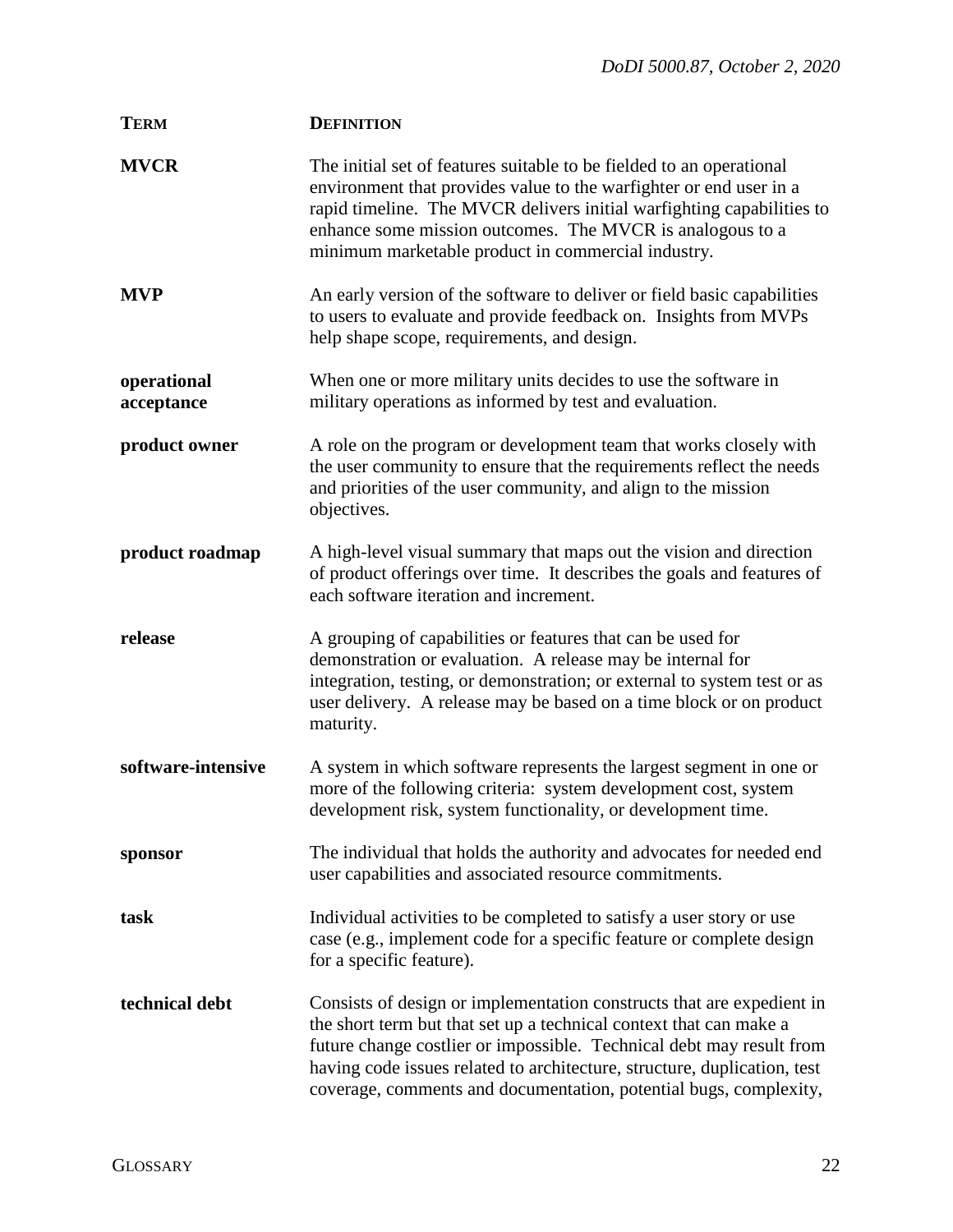| <b>TERM</b>      | <b>DEFINITION</b>                                                                                                                                                                                                                                                                                                                                                                                                                 |
|------------------|-----------------------------------------------------------------------------------------------------------------------------------------------------------------------------------------------------------------------------------------------------------------------------------------------------------------------------------------------------------------------------------------------------------------------------------|
|                  | coding practices, and style which may accrue at the level of overall<br>system design or system architecture, even in systems with great code<br>quality.                                                                                                                                                                                                                                                                         |
| <b>UA</b>        | A commitment between the sponsor and PM for continuous user<br>involvement and assigned decision making authority in the<br>development and delivery of software capability releases.                                                                                                                                                                                                                                             |
| use case         | In software and systems engineering, a use case is a list of actions or<br>event steps, typically defining the interactions between a user and a<br>system (or between software elements), to achieve a goal. Use cases<br>can be used in addition to or in lieu of user stories.                                                                                                                                                 |
| user acceptance  | Verification by operational users that software is capable of<br>satisfying their stated needs in an operationally representative<br>environment.                                                                                                                                                                                                                                                                                 |
| user story       | A small desired behavior of the system based on a user scenario that<br>can be implemented and demonstrated in one iteration. A story is<br>comprised of one or more tasks. In software development and<br>product management, a user story is an informal, natural language<br>description of one or more features of a software system. User<br>stories are written from the perspective of an end user or user of a<br>system. |
| value assessment | An outcome-based assessment of mission improvements and<br>efficiencies realized from the delivered software capabilities, and a<br>determination of whether the outcomes have been worth the<br>investment. The sponsor and user community perform value<br>assessments at least annually, to inform DA and PM decisions.                                                                                                        |